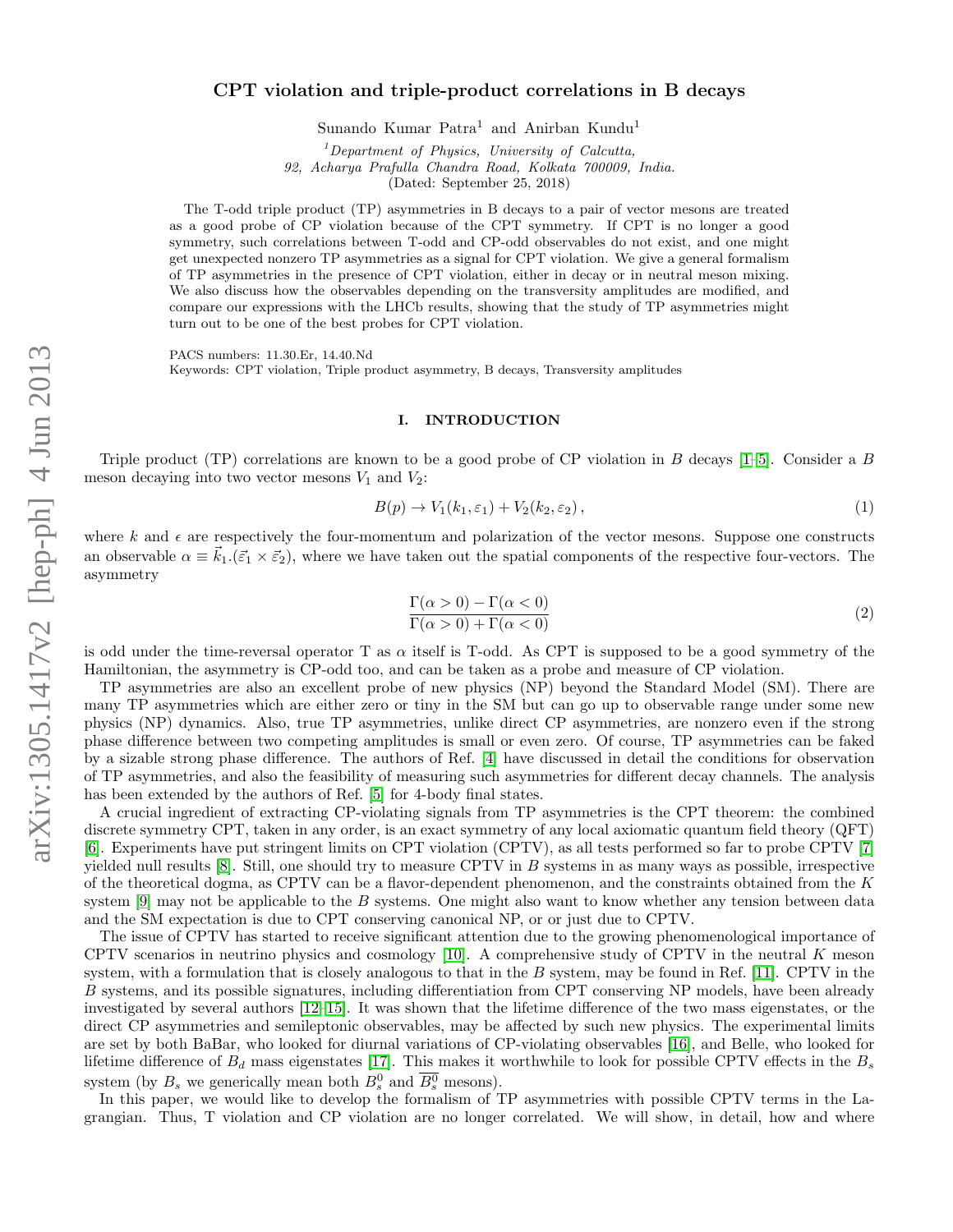deviations occur from the standard CPT conserving cases. In particular, it will be shown that some decay channels where TP asymmetries are not expected might throw up new surprises. We will also relate the TP violating observables with the transversity amplitudes [\[4\]](#page-13-2), and discuss the implications of the LHCb results [\[18\]](#page-13-13) on  $B_s \to \phi\phi$ .

At this point, we note that violations of different conservation rules lead to different signals. For example, violation of  $\Delta B = \Delta Q$  keeping CPT invariant would lead to some interesting time-integrated dilepton asymmetries [\[19\]](#page-13-14). While a systematic study of the inverse problem, (i.e. going from the signal to the underlying model) in the B sector is worthwhile, it is outside the ambit of this paper. We would like to refer the reader to [\[15\]](#page-13-10) for ways to differentiate between CPT conserving and CPT violating NP under certain conditions; such a differentiation is not always possible.

The paper is arranged as follows. In Section II, we discuss the essential formalism of TP asymmetries when CPTV terms are present in the decay amplitudes. In Section III, we show how the transversity amplitudes are modified by the CPTV terms. Section IV is devoted to the case where CPTV terms are present in the neutral B meson mixing Hamiltonian but not in the subsequent decay processes. In Section V, we correlate the expressions with the data from LHCb. In Section VI, we summarize and conclude. Some calculational details and a compendium of relevant expressions, not strictly necessary to catch the main flow of the paper, have been relegated to the two appendices.

### II. FORMALISM

Following Ref. [\[4\]](#page-13-2), we can write the decay amplitude for  $B(p) \to V_1(k_1, \varepsilon_1) + V_2(k_2, \varepsilon_2)$  as

<span id="page-1-0"></span>
$$
M = \mathbf{a}\mathcal{S} + \mathbf{b}\mathcal{D} + i\mathbf{c}\mathcal{P} = \mathbf{a}\,\varepsilon_1^* \cdot \varepsilon_2^* + \frac{\mathbf{b}}{m_B^2} (p \cdot \varepsilon_1^*) (p \cdot \varepsilon_2^*) + i\frac{\mathbf{c}}{m_B^2} \epsilon_{\mu\nu\rho\sigma} p^\mu q^\nu \varepsilon_1^{*\rho} \varepsilon_2^{*\sigma} ,\tag{3}
$$

where  $q \equiv k_1 - k_2$ . Terms are normalized with a factor  $m_B^2$ , so that each of **a**, **b** and **c** is expected to be of the same order of magnitude. The  $a$ ,  $b$  and  $c$  terms correspond to combinations of s, d and p-wave amplitudes for the final state, denoted by  $S$ ,  $D$ , and  $P$  respectively. The quantities **a**, **b** and **c** are complex and will in general contain both CP-conserving strong phases and CP-violating weak phases.

Similarly, the amplitude for the CP-conjugate process  $\bar{B}(p) \to \bar{V}_1(k_1, \varepsilon_1) + \bar{V}_2(k_2, \varepsilon_2)$  can be expressed as:

<span id="page-1-1"></span>
$$
\overline{M} = \overline{\mathbf{a}} \,\varepsilon_1^* \cdot \varepsilon_2^* + \frac{\overline{\mathbf{b}}}{m_B^2} (p \cdot \varepsilon_1^*) (p \cdot \varepsilon_2^*) - i \frac{\overline{\mathbf{c}}}{m_B^2} \epsilon_{\mu\nu\rho\sigma} p^\mu q^\nu \varepsilon_1^{*\rho} \varepsilon_2^{*\sigma} , \qquad (4)
$$

where, considering CPT conservation,  $\bar{a}$ ,  $\bar{b}$  and  $\bar{c}$  can be obtained from a, b and c by changing the sign of the weak phases.

In that case, one can write

<span id="page-1-2"></span>
$$
\mathbf{a} = \sum_{i} a_i e^{i\phi_i^a} e^{i\zeta_i^a} , \qquad \bar{\mathbf{a}} = \sum_{i} a_i e^{-i\phi_i^a} e^{i\zeta_i^a} ,
$$
  
\n
$$
\mathbf{b} = \sum_{i} b_i e^{i\phi_i^b} e^{i\zeta_i^b} , \qquad \bar{\mathbf{b}} = \sum_{i} b_i e^{-i\phi_i^b} e^{i\zeta_i^b} ,
$$
  
\n
$$
\mathbf{c} = \sum_{i} c_i e^{i\phi_i^c} e^{i\zeta_i^c} , \qquad \bar{\mathbf{c}} = \sum_{i} c_i e^{-i\phi_i^c} e^{i\zeta_i^c}
$$
 (5)

where  $\phi_i^{a,b,c}$  ( $\zeta_i^{a,b,c}$ ) are weak (strong) phases of the respective amplitudes. The relevant quantities for true T-violating TP asymmetries are  $[\text{Im}(\mathbf{a}\mathbf{c}^*) - \text{Im}(\mathbf{a}\mathbf{\bar{c}}^*)]$  and  $[\text{Im}(\mathbf{b}\mathbf{c}^*) - \text{Im}(\mathbf{b}\mathbf{\bar{c}}^*)]$ , which we get by adding T-odd asymmetries in  $|M|^2$  and  $|\overline{M}|^2$ . One can show [\[4\]](#page-13-2) that TPs would be non-zero in  $B \to V_1V_2$  decays as long as Im( $ac^*$ ) or Im( $bc^*$ ) is non-zero. For that, both  $B \to V_1$  and  $B \to V_2$  channels must be present with different weak phases, following a naive factorization argument, detailed in Appendix A following Ref. [\[4\]](#page-13-2).

There are two ways to introduce CPT violation in the formalism, namely,

- 1. CPTV in the decay amplitude, and
- 2. CPTV in the mixing amplitude.

We will discuss the former here and postpone the latter for Section IV. However, note that even if CPTV is present in the decay amplitudes, one can still have a mixing-induced CPT violation, characterized by time-dependent TP asymmetries, as discussed below.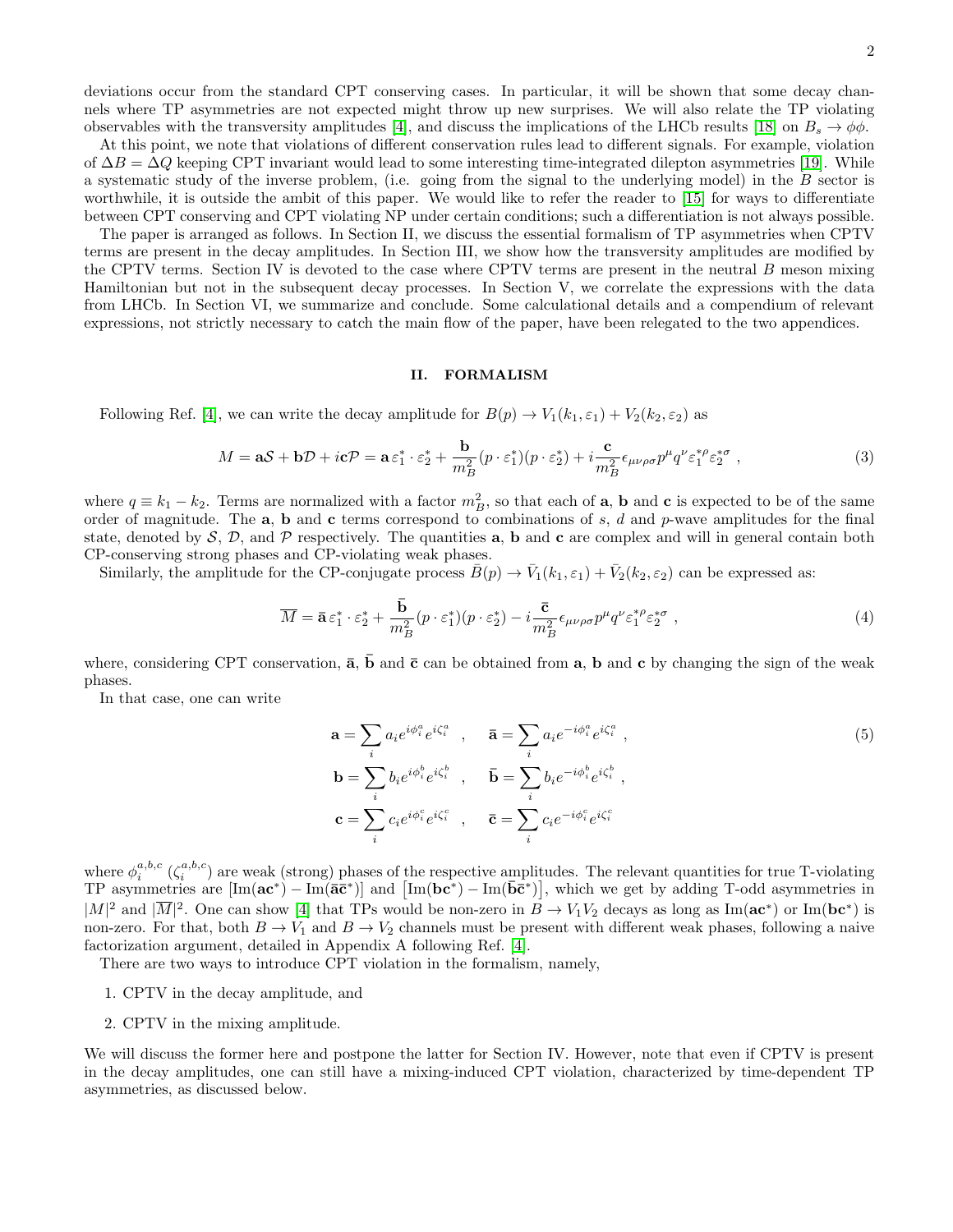#### <span id="page-2-0"></span>A. CPTV in Decay

Let us start with the first option, which can be subdivided into two categories:

### 1. Type I: CPTV present only in the p-wave amplitude

We introduce the CPTV parameter  $f \equiv \text{Re}(f) + i\text{Im}(f)$  in the following way:

$$
\mathbf{c} = \sum_{i} c_{i} e^{i\phi_{i}^{c}} e^{i\zeta_{i}^{c}} (1 - f), \quad \bar{\mathbf{c}} = \sum_{i} c_{i} e^{-i\phi_{i}^{c}} e^{i\zeta_{i}^{c}} (1 + f^{*}), \tag{6}
$$

and other amplitudes remaining the same. This is the simplest way to introduce CPTV; a channel-dependent CPTV parameter  $f_i$  would only complicate the calculation without giving any extra insight.

The relevant quantity for TP is

$$
\frac{1}{2}\left[\text{Im}(\mathbf{a}\mathbf{c}^*) - \text{Im}(\bar{\mathbf{a}}\bar{\mathbf{c}}^*)\right] = \sum_{i,j} a_i c_j [\sin\left(\phi_i^a - \phi_j^c\right) \cos\left(\zeta_i^a - \zeta_j^c\right) - \text{Re}(f) \cos\left(\phi_i^a - \phi_j^c\right) \sin\left(\zeta_i^a - \zeta_j^c\right) - \text{Im}(f) \sin\left(\phi_i^a - \phi_j^c\right) \sin\left(\zeta_i^a - \zeta_j^c\right)].\tag{7}
$$

A similar expression is obtained for  $\frac{1}{2} [\text{Im}(\mathbf{b}\mathbf{c}^*) - \text{Im}(\mathbf{b}\mathbf{\bar{c}}^*)]$ . Even if the weak phase difference vanishes, these are still nonzero because of the second term, so the TP asymmetry will essentially probe  $\text{Re}(f)$ .

### <span id="page-2-1"></span>2. Type II: Universal CPTV present in all amplitudes

In this case, the coefficients from Eqs. [\(3\)](#page-1-0) and [\(4\)](#page-1-1) are modified as

$$
(\mathbf{a}, \mathbf{b}, \mathbf{c}) \to (\mathbf{a}, \mathbf{b}, \mathbf{c})(1 - f), \quad (\bar{\mathbf{a}}, \bar{\mathbf{b}}, \bar{\mathbf{c}}) \to (\bar{\mathbf{a}}, \bar{\mathbf{b}}, \bar{\mathbf{c}})(1 + f^*).
$$
 (8)

Thus, the relevant expression for TP becomes,

$$
\frac{1}{2}\left[\text{Im}(\mathbf{a}\mathbf{c}^*) - \text{Im}(\mathbf{\bar{a}}\mathbf{\bar{c}}^*)\right] = \sum_{i,j} a_i c_j [\sin\left(\phi_i^a - \phi_j^c\right) \cos\left(\zeta_i^a - \zeta_j^c\right) - 2\text{Re}(f) \cos\left(\phi_i^a - \phi_j^c\right) \sin\left(\zeta_i^a - \zeta_j^c\right)]\tag{9}
$$

Here too, only the second term remains in absence of weak phase.

Following Eq. [\(A5\)](#page-11-0) taken from [\[4\]](#page-13-2), one finds the cases where no TP asymmetry is expected in the SM. On the other hand, introduction of CPTV may induce nonzero  $TP$  asymmetries for some of the cases as follows:

- 1. In order to have a TP correlation in a given decay, both of the amplitudes in eq. [\(A2\)](#page-10-0) must be present, otherwise either  $X$  or  $Y$  becomes zero. This remains true for CPTV of type II, but for type I, even in the absence of either  $X$  or  $Y$ , TPs can be generated.
- 2. For the same reason as above, CPTV of type I can produce nonzero TPs even if  $V_1$  and  $V_2$  have identical flavor wavefunctions (same meson, or an excited state). Such nonzero TPs are not allowed in the SM as then a, b, and c are all proportional to the same factor and there is no relative phase.
- 3. In the SM (or in any NP model with CPT conservation), two kinematical amplitudes must have different weak phases for a nonzero TP asymmetry. Thus, if the quark-level decay is dominated by a single decay amplitude, a nonzero TP can never be generated. This is again not necessarily true for CPTV of either type I or type II, as we have seen from Eqs. [\(7\)](#page-2-0) and [\(9\)](#page-2-1) that even in the absence of weak phase difference, one of the terms in the relevant expressions can have a nonzero value.

### 3. Effects of Type I and Type II CPTV in mixing

There could be another way to induce CPTV. Let us suppose CPTV to be present only for  $B \to V_1$  and not for  $B \to V_2$ . As can be seen from Eq. [\(A3\)](#page-10-1), this changes only the terms with the same phase in the expressions for a, b,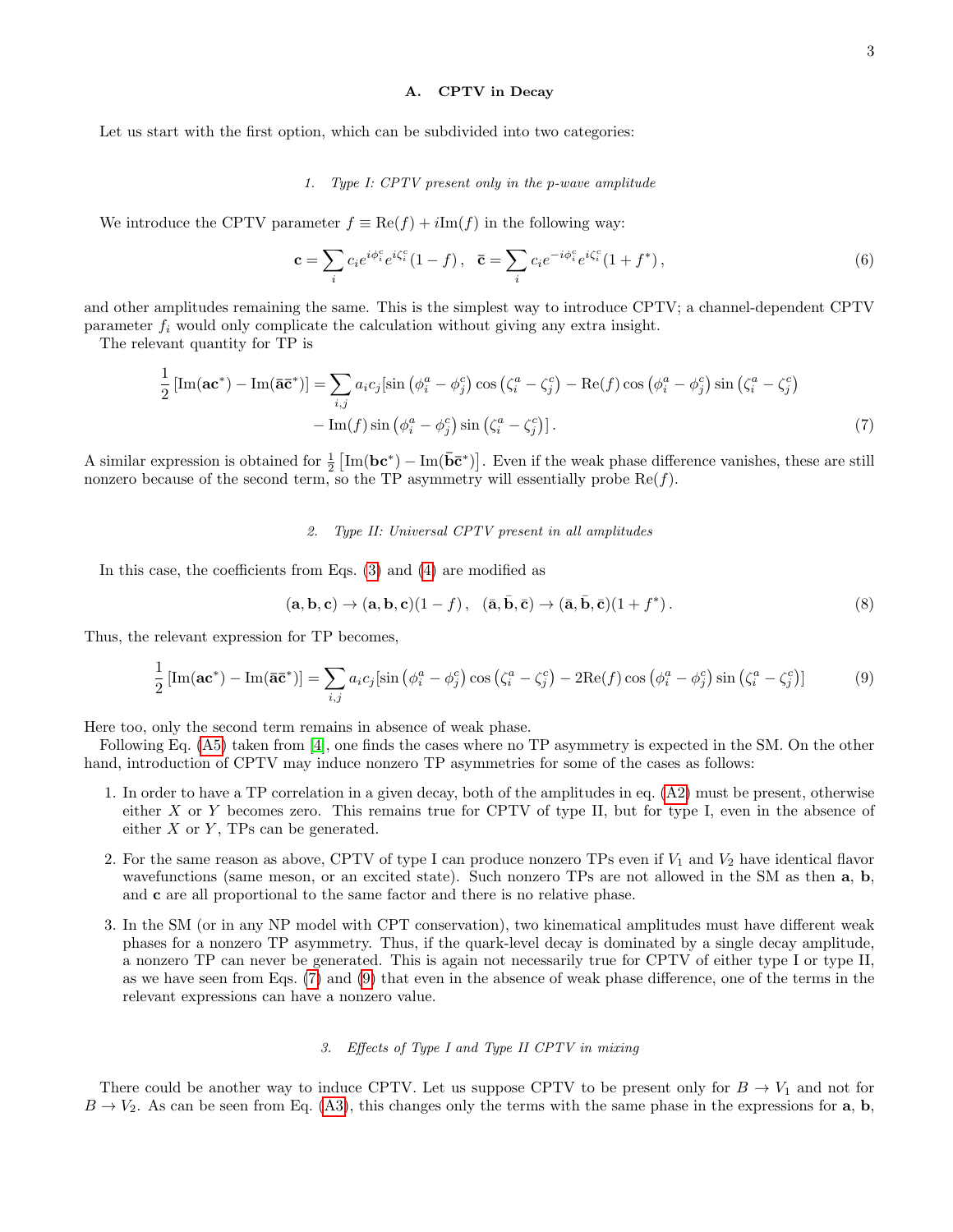and c. Thus,  $|f|$  is absorbed in the form factors and  $\arg(f)$  in the phase. Obviously, this scenario does not produce any TP even if CPTV is present.

Now let us consider the special case where  $V_1$  can be accessed from B but not from  $\bar{B}$ , and vice versa. Let us also take, for simplicity,  $B \to V_1$  and  $B \to V_2$  to be single-amplitude processes. For  $B = B_{d,s}$ , there will be a mixinginduced TP because the B meson can oscillate into B and hence decay to  $V_2$ , thus providing the second amplitude. The relevant T-violating terms, as shown in Ref. [\[4\]](#page-13-2), are proportional to the **a-c** (and **b-c**) interference contributions, and are given by

$$
|M|_{ac}^{2} + |\overline{M}|_{ac}^{2} \sim \text{Im}(ac^{*}) - \text{Im}(\overline{a}\overline{c}^{*})
$$
  
=  $\cos^{2}\left(\frac{\Delta Mt}{2}\right) \text{Im}(a_{1}c_{1}^{*} - \overline{a}_{1}\overline{c}_{1}^{*}) + \sin^{2}\left(\frac{\Delta Mt}{2}\right) \text{Im}(a_{2}c_{2}^{*} - \overline{a}_{2}\overline{c}_{2}^{*})$   
+  $\sin\left(\frac{\Delta Mt}{2}\right) \cos\left(\frac{\Delta Mt}{2}\right) \text{Re}\left[e^{-2i\phi_{M}}a_{2}c_{1}^{*} - e^{2i\phi_{M}}\overline{a}_{2}\overline{c}_{1}^{*} - e^{2i\phi_{M}}a_{1}c_{2}^{*} + e^{-2i\phi_{M}}\overline{a}_{1}\overline{c}_{2}^{*}\right].$  (10)

where  $\Delta M$  is the mass difference of the two eigenstates, and following Eq. [\(3\)](#page-1-0),

$$
A(B \to V_1 V_2) = \mathbf{a}_1 S + \mathbf{b}_1 D + i \mathbf{c}_1 P, \qquad A(\bar{B} \to V_1 V_2) = \mathbf{a}_2 S + \mathbf{b}_2 D + i \mathbf{c}_2 P,
$$
  
\n
$$
A(B \to \bar{V}_1 \bar{V}_2) = \bar{\mathbf{a}}_2 S + \bar{\mathbf{b}}_2 D - i \bar{\mathbf{c}}_2 P, \qquad A(\bar{B} \to \bar{V}_1 \bar{V}_2) = \bar{\mathbf{a}}_1 S + \bar{\mathbf{b}}_1 D - i \bar{\mathbf{c}}_1 P,
$$
\n(11)

so that,

<span id="page-3-0"></span>
$$
M \equiv A(B(t) \to V_1 V_2) = e^{-i(M - \frac{i}{2}\Gamma)t} \left[ aS + b\mathcal{D} + i\mathbf{c}\mathcal{P} \right],
$$
  
\n
$$
\bar{M} \equiv A(\bar{B}(t) \to \bar{V}_1 \bar{V}_2) = e^{-i(M - \frac{i}{2}\Gamma)t} \left[ \bar{a}S + \bar{b}\mathcal{D} - i\bar{\mathbf{c}}\mathcal{P} \right],
$$
\n(12)

with

$$
\mathbf{a} = \mathbf{a}_1 \cos\left(\frac{\Delta Mt}{2}\right) - i e^{-2i\phi_M} \sin\left(\frac{\Delta Mt}{2}\right) \mathbf{a}_2 , \quad \mathbf{\bar{a}} = \mathbf{\bar{a}}_1 \cos\left(\frac{\Delta Mt}{2}\right) - i e^{2i\phi_M} \sin\left(\frac{\Delta Mt}{2}\right) \mathbf{\bar{a}}_2 ,
$$
\n
$$
\mathbf{b} = \mathbf{b}_1 \cos\left(\frac{\Delta Mt}{2}\right) - i e^{-2i\phi_M} \sin\left(\frac{\Delta Mt}{2}\right) \mathbf{b}_2 , \quad \mathbf{\bar{b}} = \mathbf{\bar{b}}_1 \cos\left(\frac{\Delta Mt}{2}\right) - i e^{2i\phi_M} \sin\left(\frac{\Delta Mt}{2}\right) \mathbf{\bar{b}}_2 ,
$$
\n
$$
\mathbf{c} = \mathbf{c}_1 \cos\left(\frac{\Delta Mt}{2}\right) - i e^{-2i\phi_M} \sin\left(\frac{\Delta Mt}{2}\right) \mathbf{c}_2 , \quad \mathbf{\bar{c}} = \mathbf{\bar{c}}_1 \cos\left(\frac{\Delta Mt}{2}\right) - i e^{2i\phi_M} \sin\left(\frac{\Delta Mt}{2}\right) \mathbf{\bar{c}}_2 .
$$
\n(13)

Note that amplitudes like  $a_1$  are complex, with relevant weak and strong phases:

<span id="page-3-1"></span>
$$
\mathbf{a}_1 = a_1 e^{i\phi_1^a} e^{i\zeta_1^a},\tag{14}
$$

The first term in eq.[\(10\)](#page-3-0) describes the time evolution of the TP in  $B \to V_1V_2$  and the second term, generated due to  $B-\bar{B}$  mixing, describes the time evolution of the TP in  $\bar{B}\to V_1V_2$ . The third term can potentially generate a TP due to B– $\bar{B}$  mixing even in the absence of TP in  $B \to V_1V_2$ . This term can be rewritten after explicitly writing down  $a_1$ ,  $a_2$  etc. following Eq. [\(5\)](#page-1-2):

$$
-(\sin \Delta M t)[a_2c_1\sin(\phi_2^a - \phi_1^c - 2\phi_M)\sin(\zeta_2^a - \zeta_1^c) - a_1c_2\sin(\phi_1^a - \phi_2^c + 2\phi_M)\sin(\zeta_1^a - \zeta_2^c)].
$$
\n(15)

This expression goes to zero in the absence of strong phase differences, which is intuitively obvious as strong phase differences are related in part to kinematics, and the TP vanishes if kinematics of  $\bar{B} \to V_2$  is identical to  $B \to V_1$ .

However, in the presence of CPTV of Type I, the expression in [\(15\)](#page-3-1) is modified to

$$
-(\sin \Delta M t)[a_2c_1 \sin(\phi_2^a - \phi_1^c - 2\phi_M) \sin(\zeta_2^a - \zeta_1^c) - a_1c_2 \sin(\phi_1^a - \phi_2^c + 2\phi_M) \sin(\zeta_1^a - \zeta_2^c)] - 2\text{Re}(f)[a_2c_1 \cos(\phi_2^a - \phi_1^c - 2\phi_M) \cos(\zeta_2^a - \zeta_1^c) - a_1c_2 \cos(\phi_1^a - \phi_2^c + 2\phi_M) \cos(\zeta_1^a - \zeta_2^c)] - \text{Im}(f)[a_2c_1 \sin(\phi_2^a - \phi_1^c - 2\phi_M) \cos(\zeta_2^a - \zeta_1^c) - a_1c_2 \sin(\phi_1^a - \phi_2^c + 2\phi_M) \cos(\zeta_1^a - \zeta_2^c)],
$$
\n(16)

while for CPTV of Type II, the same expression takes the form

$$
- (\sin \Delta M t) [a_2 c_1 \sin(\phi_2^a - \phi_1^c - 2\phi_M) \sin(\zeta_2^a - \zeta_1^c) - a_1 c_2 \sin(\phi_1^a - \phi_2^c + 2\phi_M) \sin(\zeta_1^a - \zeta_2^c)] - 2\text{Re}(f) [a_2 c_1 \cos(\phi_2^a - \phi_1^c - 2\phi_M) \cos(\zeta_2^a - \zeta_1^c) - a_1 c_2 \cos(\phi_1^a - \phi_2^c + 2\phi_M) \cos(\zeta_1^a - \zeta_2^c)].
$$
\n(17)

The last two equations show that in the presence of CPTV, we can get a non-zero TP from mixing, even if the strong phase differences vanish. Only if the final state is self-conjugate, the third term in eq.[\(10\)](#page-3-0) is zero and the first two terms add up, so the TP in  $B \to V_1V_2$  is time-independent and this remains true even in the presence of CPTV.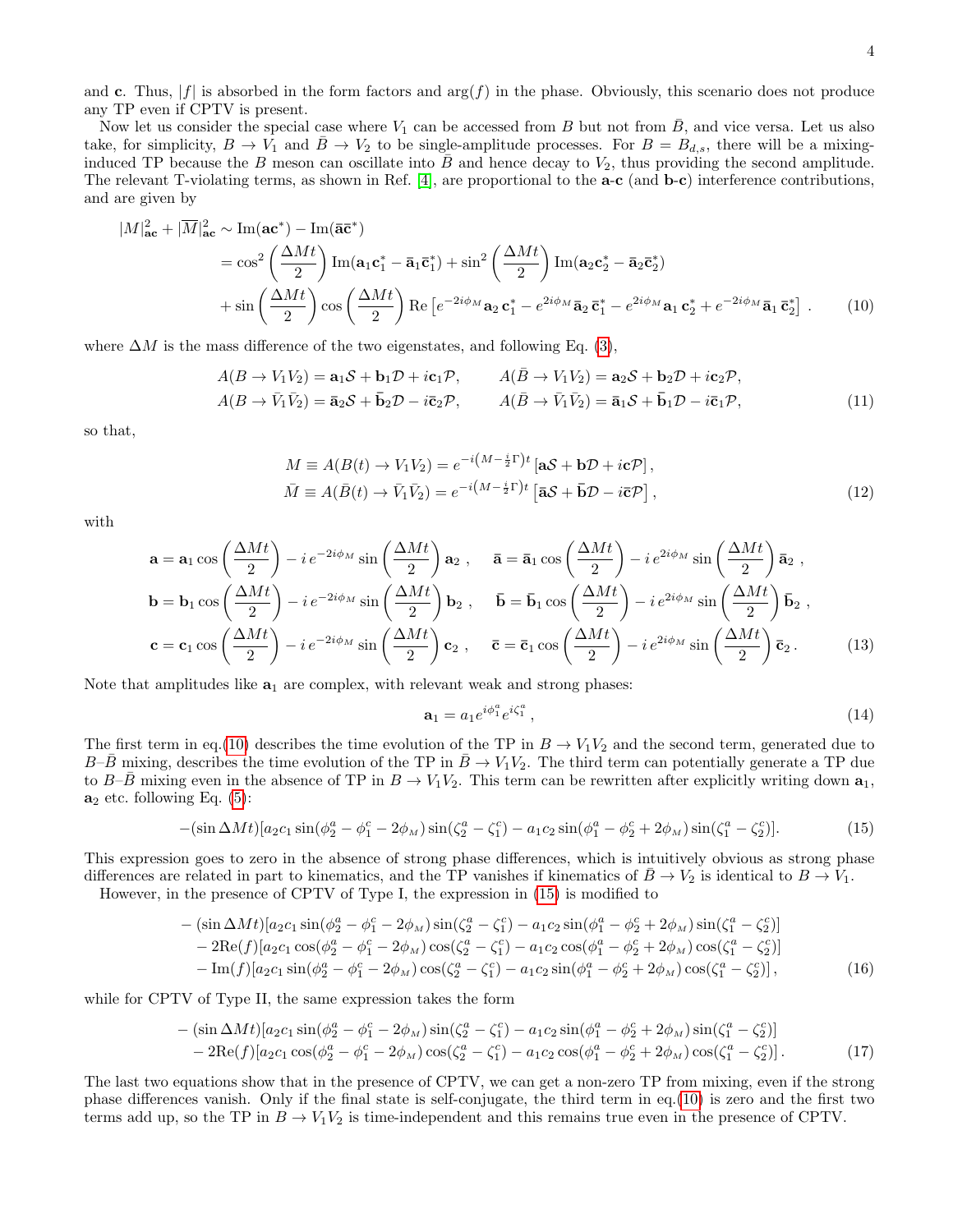## III. RELATION TO TRANSVERSITY AMPLITUDES

The angular momentum amplitudes are related to the tranversity amplitudes by the following relations [\[4\]](#page-13-2):

<span id="page-4-1"></span>
$$
A_{\parallel} = \sqrt{2}\mathbf{a}, \quad A_0 = -\mathbf{a}x - \frac{m_1m_2}{m_B^2}\mathbf{b}(x^2 - 1), \quad A_{\perp} = 2\sqrt{2}\,\frac{m_1m_2}{m_B^2}\mathbf{c}\sqrt{x^2 - 1} \,. \tag{18}
$$

Let us consider, following Ref. [\[5\]](#page-13-1), the channels in which each of the two vector mesons in  $B \to V_1V_2$  further decays into two pseudoscalar mesons. The decay angular distribution in three dimensions is given in terms of the three transversity amplitudes. We take  $\theta_1(\theta_2)$  to be the angle between the direction of motion of  $P_1$  ( $P_2$ ) in the  $V_1$  ( $V_2$ ) rest frame and that of  $V_1$  ( $V_2$ ) in the B rest frame. The angle between the planes defined by  $P_1P'_1$  and  $P_2P'_2$  in the B rest frame is denoted by  $\varphi$ . One obtains [\[5\]](#page-13-1)

<span id="page-4-0"></span>
$$
\frac{d\Gamma}{d\cos\theta_1 d\cos\theta_2 d\varphi} = N[|A_0|^2 \cos^2\theta_1 \cos^2\theta_2 + \frac{|A_{\parallel}|^2}{2} \sin^2\theta_1 \sin^2\theta_2 \cos^2\varphi + \frac{|A_{\perp}|^2}{2} \sin^2\theta_1 \sin^2\theta_2 \sin^2\varphi
$$
  
+ 
$$
\frac{\text{Re}(A_0 A_{\parallel}^*)}{2\sqrt{2}} \sin 2\theta_1 \sin 2\theta_2 \cos\varphi - \frac{\text{Im}(A_{\perp} A_0^*)}{2\sqrt{2}} \sin 2\theta_1 \sin 2\theta_2 \sin\varphi
$$
  
- 
$$
\frac{\text{Im}(A_{\perp} A_{\parallel}^*)}{2} \sin^2\theta_1 \sin^2\theta_2 \sin 2\varphi],
$$
  

$$
\frac{d\bar{\Gamma}}{d\cos\bar{\theta}_1 d\cos\bar{\theta}_2 d\bar{\varphi}} = N[|\bar{A}_0|^2 \cos^2\bar{\theta}_1 \cos^2\bar{\theta}_2 + \frac{|\bar{A}_{\perp}|^2}{2} \sin^2\bar{\theta}_1 \sin^2\bar{\theta}_2 \sin^2\bar{\varphi} + \frac{|\bar{A}_{\parallel}|^2}{2} \sin^2\bar{\theta}_1 \sin^2\bar{\theta}_2 \cos^2\bar{\varphi}
$$
  
+ 
$$
\frac{\text{Re}(\bar{A}_0 \bar{A}_{\parallel}^*)}{2\sqrt{2}} \sin 2\bar{\theta}_1 \sin 2\bar{\theta}_2 \cos\bar{\varphi} + \frac{\text{Im}(\bar{A}_{\perp} \bar{A}_0^*)}{2\sqrt{2}} \sin 2\bar{\theta}_1 \sin 2\bar{\theta}_2 \sin\bar{\varphi}
$$
  
+ 
$$
\frac{\text{Im}(\bar{A}_{\perp} \bar{A}_{\parallel}^*)}{2} \sin^2\bar{\theta}_1 \sin^2\bar{\theta}_2 \sin 2\bar{\varphi}].
$$
(19)

Integrating these over  $\theta_1$  and  $\theta_2$  gives a T-odd asymmetry involving  $\sin 2\varphi$  [\[4\]](#page-13-2)

$$
A_T^{(2)} \equiv \frac{\Gamma(\sin 2\varphi > 0) - \Gamma(\sin 2\varphi < 0)}{\Gamma(\sin 2\varphi > 0) + \Gamma(\sin 2\varphi < 0)} = -\frac{4}{\pi} \frac{\operatorname{Im}(A_\perp A_\parallel^*)}{|A_0|^2 + |A_\perp|^2 + |A_\parallel|^2} \,. \tag{20}
$$

Similarly, we may define an asymmetry with respect to the values of sin  $\varphi$ , assigning it the sign of  $\cos \theta_1 \cos \theta_2$  and integrating over all angles,

$$
A_T^{(1)} \equiv \frac{\Gamma[\text{sign}(\cos\theta_1\cos\theta_2)\sin\varphi > 0] - \Gamma[\text{sign}(\cos\theta_1\cos\theta_2)\sin\varphi < 0]}{\Gamma[\text{sign}(\cos\theta_1\cos\theta_2)\sin\varphi > 0] + \Gamma[\text{sign}(\cos\theta_1\cos\theta_2)\sin\varphi < 0]}
$$
\n
$$
= -\frac{2\sqrt{2}}{\pi} \frac{\text{Im}(A_\perp A_0^*)}{|A_0|^2 + |A_\perp|^2 + |A_\parallel|^2}.
$$
\n(21)

One can define similar asymmetries  $\bar{A}_T^{(1)}$  $T^{(1)}$  and  $\bar{A}_T^{(2)}$  $T<sup>(2)</sup>$  by integrating the second part of Eq. [\(19\)](#page-4-0) and proceeding in a similar manner. As the p-wave amplitude in  $\overline{M}$  changes sign relative to that of M (Eqs. [\(3\)](#page-1-0) and [\(4\)](#page-1-1)), the sign of the T-odd asymmetry in  $|\overline{M}|^2$  is opposite that in  $|M|^2$ . The true T-violating asymmetry is therefore found by adding the T-odd asymmetries in  $|M|^2$  and  $|\overline{M}|^2$  [\[2\]](#page-13-15):

$$
\mathcal{A}_T \equiv \frac{1}{2} \left( A_T + \bar{A}_T \right) \,. \tag{22}
$$

This essentially means that instead of  $\text{Im}(A_{\perp}A_i^*)$ , we should look for expressions involving  $\text{Im}(A_{\perp}A_i^* + \bar{A}_{\perp}\bar{A}_i^*)$  in search of true TP-violating asymmetries. If we consider specifically the decay  $B_s \to \phi\phi$ , following Ref. [\[5\]](#page-13-1), we notice that final states are flavorless and accessible to both  $B_s$  and  $\bar{B}_s$ . As a result of  $B_s-\bar{B}_s$  oscillation, the angular decay distributions become time-dependent. Using standard notations for  $B_s-\bar{B}_s$  mixing, and assuming no CP violation in mixing  $(|q/p|=1)$  and decay  $(|\bar{A}_k| = |A_k|)$ , one has [\[20\]](#page-13-16)

$$
\frac{q}{p}\frac{\bar{A}_k}{A_k} = \eta_k e^{-2i\phi_k} \,. \tag{23}
$$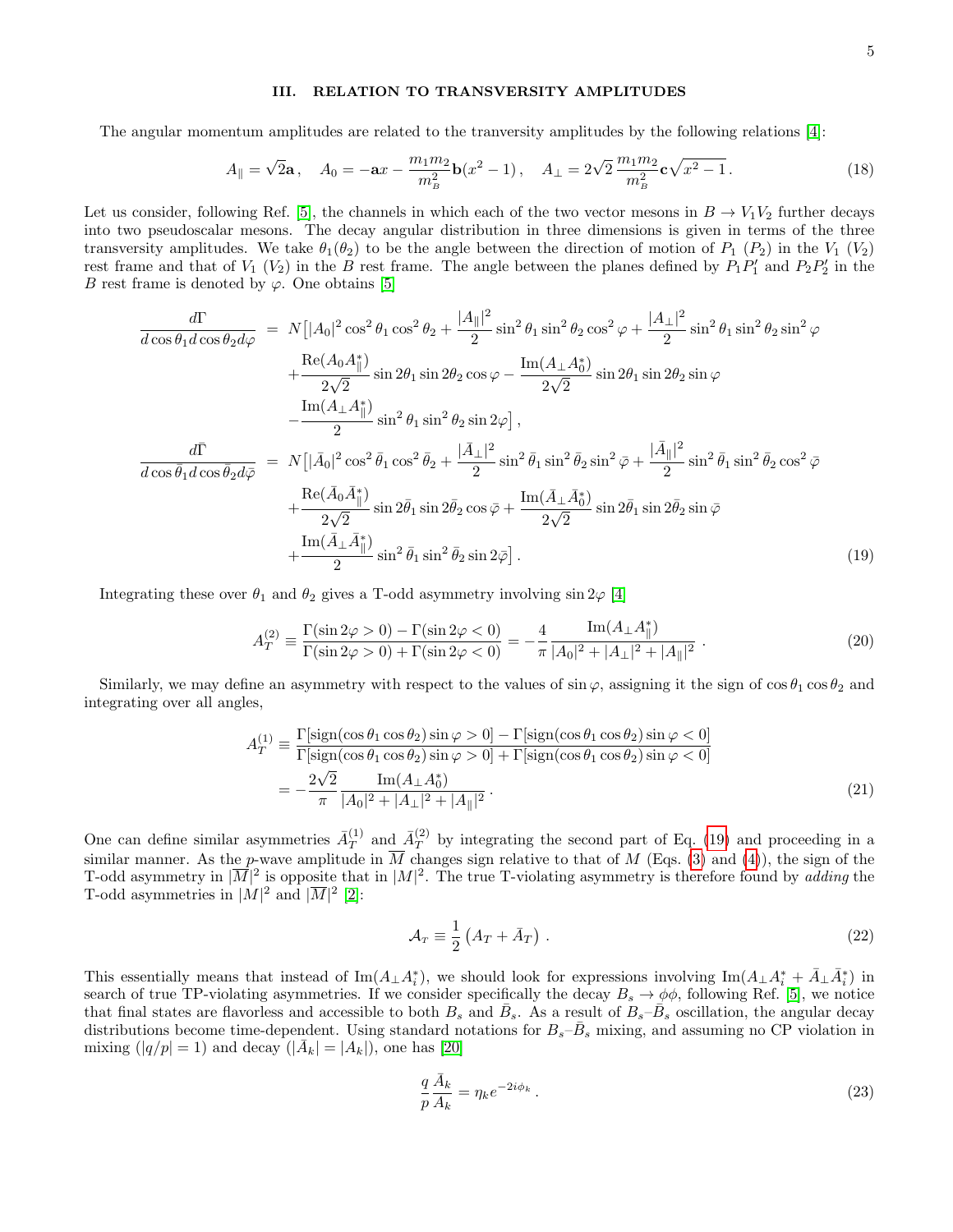Here  $\eta_k$  is the CP parity for a state of transversity  $k(\eta_0 = \eta_{\parallel} = -\eta_{\perp} = +1)$ , while  $\phi_k$  is the weak phase involved in an interference between mixing and decay amplitudes. Denoting the CP conserving strong phase of  $A_k$  by  $\zeta_k$ , one can write  $A_k = |A_k|e^{i\zeta_k}e^{i\phi_k}$ , so that  $\bar{A}_k = (p/q)\eta_k e^{i\zeta_k}e^{-i\phi_k}$ . One thus has for  $i = 0, ||$ :

<span id="page-5-0"></span>
$$
\operatorname{Im}(A_{\perp}A_i^* + \bar{A}_{\perp}\bar{A}_i^*) = |A_{\perp}||A_i|\operatorname{Im}\left[e^{i\zeta^{-}}(e^{i\phi^{-}} - e^{-i\phi^{-}})\right] = 2|A_{\perp}||A_i|\cos(\zeta^{-})\sin(\phi^{-}),\tag{24}
$$

where we define the notations for our future references:

<span id="page-5-1"></span>
$$
\zeta^- = \zeta_\perp - \zeta_i, \quad \phi^- = \phi_\perp - \phi_i, \quad \phi^+ = \phi_\perp + \phi_i. \tag{25}
$$

One finds from Eq. [\(18\)](#page-4-1) that expressions such as  $\text{Im}(A_{\perp}A_0^*)$  are proportional to linear combinations of terms like Im( $\mathbf{a}^*\mathbf{c}$ ) and Im( $\mathbf{b}^*\mathbf{c}$ ). Now, as per Eq. [\(A5\)](#page-11-0), they are all zero for decays like  $B_s \to \phi\phi$ ; thus,  $A_T^{(1)}$  $T^{(1)}, A_T^{(2)}$  $T^{(2)}$ , and consequently all of their combinations are zero. This can also be seen from Eq. [\(24\)](#page-5-0) if the weak phases for all the tranversity amplitudes are the same. So, any nonzero values to any of these observables unambiguously point to new physics.

Let us assume the NP to be CPT violating in nature, and parametrize the amplitudes following Eqs. [\(5\)](#page-1-2) and [\(18\)](#page-4-1):

$$
A_{\perp} = \sum_{l} |A_{\perp}^{l}| e^{i\phi_{\perp}^{l}} e^{i\zeta_{\perp}^{l}} (1 - f), \qquad A_{i} = \sum_{m} |A_{i}^{m}| e^{i\zeta_{i}^{m}} e^{i\phi_{i}^{m}},
$$
  

$$
\bar{A}_{\perp} = \eta_{\perp} \sum_{l} |A_{\perp}^{l}| e^{-i\phi_{\perp}^{l}} e^{i\zeta_{\perp}^{l}} (1 + f^{*}), \qquad \bar{A}_{i} = \sum_{m} |A_{i}^{m}| e^{i\zeta_{i}^{m}} e^{-i\phi_{i}^{m}}, \qquad (i = 0, \|).
$$
 (26)

Using the notation  $\zeta_{l,m}^- = (\zeta_{\perp}^l - \zeta_i^m)$  and  $\phi_{l,m}^- = (\phi_{\perp}^l - \phi_i^m)$ , we obtain,

$$
\operatorname{Im}(A_{\perp}A_i^* + \bar{A}_{\perp}\bar{A}_i^*) = 2 \sum_{l,m} |A_{\perp}^l||A_i^m| \left[ \sin(\phi_{l,m}^-) \cos(\zeta_{l,m}^-) - \operatorname{Re}(f) \sin(\zeta_{l,m}^-) \cos(\phi_{l,m}^-) + \operatorname{Im}(f) \sin(\phi_{l,m}^-) \sin(\zeta_{l,m}^-) \right].
$$
\n(27)

For  $f = 0$  this reduces to Eq. [\(24\)](#page-5-0). On the other hand, even if  $\phi_{l,m}^- = 0$ , we still get a nonzero result:

$$
\operatorname{Im}(A_{\perp}A_i^* + \bar{A}_{\perp}\bar{A}_i^*) = -2 \sum_{l,m} |A_{\perp}^l||A_i^m|\operatorname{Re}(f)\sin(\zeta_{l,m}^-). \tag{28}
$$

### A. Time dependence of the Transversity Amplitudes

Next, let us consider the time dependence of transversity amplitudes; we will use a formalism closely following Ref. [\[5\]](#page-13-1). The states  $B$  and  $\overline{B}$  evolve in time as

$$
B(t) = f_{+}(t)B + (q/p)f_{-}(t)\bar{B} , \qquad \bar{B}(t) = (p/q)f_{-}(t)B + f_{+}(t)\bar{B} , \qquad (29)
$$

where

$$
f_{+}(t) = \frac{1}{2} \left( e^{-i\lambda_{1}^{(q)}t} + e^{-i\lambda_{2}^{(q)}t} \right) = \frac{1}{2} \left( e^{-im_{1}t - (\Gamma_{1}t/2)} + e^{-im_{2}t - (\Gamma_{2}t/2)} \right)
$$
  
\n
$$
f_{-}(t) = \frac{1}{2} \left( e^{-i\lambda_{1}^{(q)}t} - e^{-i\lambda_{2}^{(q)}t} \right) = \frac{1}{2} \left( e^{-im_{1}t - (\Gamma_{1}t/2)} - e^{-im_{2}t - (\Gamma_{2}t/2)} \right),
$$
  
\n
$$
|f_{+}(t)|^{2} = (e^{-\Gamma t}/2) [\cosh(\Delta \Gamma t/2) \pm \cos(\Delta Mt)],
$$
  
\n
$$
f_{+}^{*}(t) f_{-}(t) = (e^{-\Gamma t}/2) [\sinh(\Delta \Gamma t/2) - i \sin(\Delta Mt)],
$$
\n(30)

 $\Delta M$  and  $\Delta \Gamma$  being the mass and width differences of the stationary states respectively.

Time dependence of transversity amplitudes,  $A_k \equiv \langle k|B\rangle$ ,  $\bar{A}_k \equiv \langle k|\bar{B}\rangle$   $(k = 0, \parallel, \perp)$ , is given by:

<span id="page-5-2"></span>
$$
A_k(t) \equiv \langle k|B(t)\rangle = f_+(t)A_k + (q/p)f_-(t)\bar{A}_k,
$$
  
\n
$$
\bar{A}_k(t) \equiv \langle k|\bar{B}(t)\rangle = (p/q)f_-(t)A_k + f_+(t)\bar{A}_k.
$$
\n(31)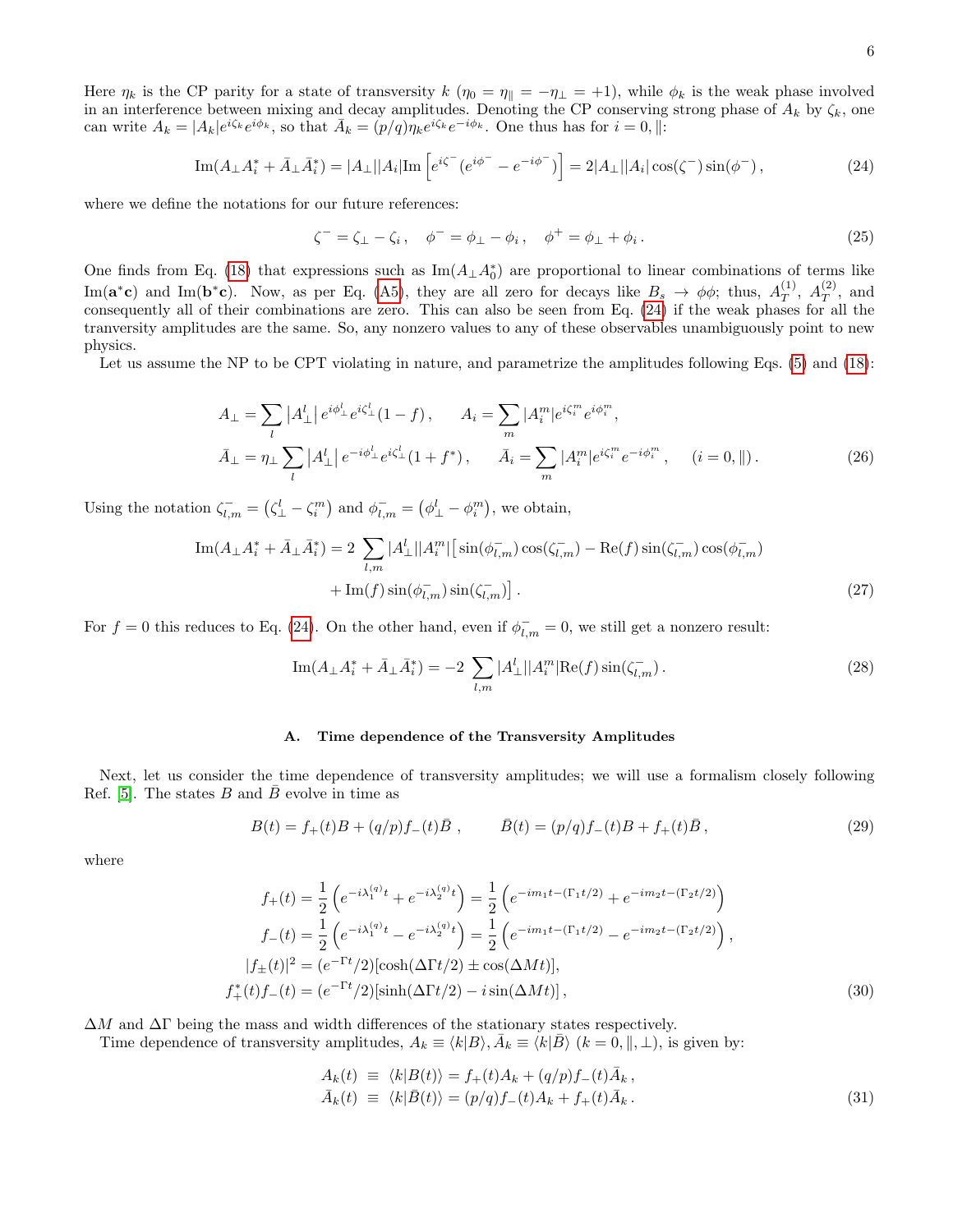Let us calculate the interference terms  $A_i^*(t)A_k(t)$  and  $\overline{A}_i^*(t)\overline{A}_k(t)$ , where  $i = 0, \parallel, k = \perp$ . Inserting  $A_i^*A_k =$  $|A_i||A_k|(1-f) \exp[i(\zeta_k-\zeta_i)] \exp[i(\phi_k-\phi_i)]$ , and  $\overline{A_i^*A_k} = \eta_i\eta_k|A_i||A_k|(1+f^*) \exp[i(\zeta_k-\zeta_i)] \exp[-i(\phi_k-\phi_i)]$ , one gets, using Eq. [\(25\)](#page-5-1),

<span id="page-6-0"></span>
$$
\text{Im}[A_{\perp}(t)A_i^*(t) + \bar{A}_{\perp}(t)\bar{A}_i^*(t)] = 2|A_{\perp}||A_i|e^{-\Gamma t} \times
$$
  
\n
$$
\left[ \left\{ \cos(\zeta^-) \sin(\phi^-) - \sin(\zeta^-) \left( \text{Re}(f) \cos(\phi^-) - \text{Im}(f) \sin(\phi^-) \right) \right\} \cosh(\Delta \Gamma t/2) + \left\{ \cos(\zeta^-) \sin(\phi^+) + \sin(\zeta^-) \left( \text{Re}(f) \cos(\phi^+) + \text{Im}(f) \sin(\phi^+) \right) \right\} \sinh(\Delta \Gamma t/2) \right].
$$
 (32)

This, again, agrees with Eq. [\(24\)](#page-5-0) at  $t = 0, f = 0$ . When CPT is conserved, it shows the variation of a genuine CP violating quantity with time which requires no strong phase differences. The CPTV contribution is nonzero even if the weak phase difference vanishes but the strong phase difference  $\zeta^-$  must be nonzero.

If there are more than one decay channel contributing to the transversity amplitudes, Eq. [\(32\)](#page-6-0) can be generalized to

$$
\begin{split} \mathrm{Im}[A_{\perp}(t)A_i^*(t) + \bar{A}_{\perp}(t)\bar{A}_i^*(t)] &= \sum_{l,m} 2|A_{\perp}^l||A_i^m|e^{-\Gamma t} \times \\ & \qquad \qquad \left[ \left\{ \cos(\zeta_{l,m}^-) \sin(\phi_{l,m}^-) - \sin(\zeta_{l,m}^-) \left[ \mathrm{Re}(f) \cos(\phi_{l,m}^-) - \mathrm{Im}(f) \sin(\phi_{l,m}^-) \right] \right\} \cosh(\Delta \Gamma t/2) \\ &+ \left\{ \cos(\zeta_{l,m}^-) \sin(\phi_{l,m}^+) + \sin(\zeta_{l,m}^-) \left[ \mathrm{Re}(f) \cos(\phi_{l,m}^+) + \mathrm{Im}(f) \sin(\phi_{l,m}^+) \right] \right\} \sinh(\Delta \Gamma t/2) \right]. \end{split} \tag{33}
$$

The two "true" CP violating time-integrated triple product asymmetries  $(i = 0, \|)$  for untagged decays are proportional to

$$
\Gamma \int_0^\infty \text{Im}[A_\perp(t)A_i^*(t) + \bar{A}_\perp(t)\bar{A}_i^*(t)]dt = \sum_{l,m} 2|A_\perp^l||A_i^m| \times
$$
  
\n
$$
\left[ \left\{ \cos(\zeta_{l,m}^-) \sin(\phi_{l,m}^-) - \sin(\zeta_{l,m}^-) \left( \text{Re}(f) \cos(\phi_{l,m}^-) - \text{Im}(f) \sin(\phi_{l,m}^-) \right) \right\} + \left\{ \cos(\zeta_{l,m}^-) \sin(\phi_{l,m}^+) + \sin(\zeta_{l,m}^-) \left( \text{Re}(f) \cos(\phi_{l,m}^+) + \text{Im}(f) \sin(\phi_{l,m}^+) \right) \right\} (\Delta \Gamma / 2\Gamma)
$$
  
\n
$$
+ \mathcal{O}[(\Delta \Gamma / 2\Gamma)^2]]. \tag{34}
$$

In the limit  $\Delta \Gamma \ll \Gamma$ , one can neglect everything apart from the first term in Eq. [\(34\)](#page-6-1) and finds

<span id="page-6-2"></span><span id="page-6-1"></span>
$$
\mathcal{A}_{T}^{(1) \text{untagger}} = -\frac{4\sqrt{2}}{\pi} \sum_{l,m} \frac{|A_{\perp}^{l}||A_{0}^{m}|\left[\cos(\zeta_{l,m}^{0})\sin(\phi_{l,m}^{0}) - \sin(\zeta_{l,m}^{0})\left(\text{Re}(f)\cos(\phi_{l,m}^{0}) - \text{Im}(f)\sin(\phi_{l,m}^{0})\right)\right]}{(|A_{0}|^{2} + |A_{\perp}|^{2} + |A_{\parallel}|^{2}) + (|\bar{A}_{0}|^{2} + |\bar{A}_{\perp}|^{2} + |\bar{A}_{\parallel}|^{2})}
$$
  
+  $\mathcal{O}[(\Delta\Gamma/2\Gamma)]$   

$$
\mathcal{A}_{T}^{(2) \text{untagger}} = -\frac{8}{\pi} \sum_{l,m} \frac{|A_{\perp}^{l}||A_{\parallel}^{m}|\left[\cos(\zeta_{l,m}^{||})\sin(\phi_{l,m}^{||}) - \sin(\zeta_{l,m}^{||})\left(\text{Re}(f)\cos(\phi_{l,m}^{||}) - \text{Im}(f)\sin(\phi_{l,m}^{||})\right)\right]}{(|A_{0}|^{2} + |A_{\perp}|^{2} + |A_{\parallel}|^{2}) + (|\bar{A}_{0}|^{2} + |\bar{A}_{\perp}|^{2} + |\bar{A}_{\parallel}|^{2})}
$$
(35)  
+  $\mathcal{O}[(\Delta\Gamma/2\Gamma)],$ 

where  $\zeta_{l,m}^{i-} = (\zeta_{\perp}^l - \zeta_i^m)$  and  $\phi_{l,m}^{i-} = (\phi_{\perp}^l - \phi_i^m)$  for  $i = 0, \parallel$ , and the coefficients of the  $\Delta\Gamma/2\Gamma$  terms can be easily found out from Eq. [\(34\)](#page-6-1).

In the absence of weak phase difference,  $\phi_{\perp} = \phi_0 = \phi_{\parallel}$ , *i.e.*  $\phi_{l,m}^{i-} = 0$ , the asymmetries vanish in the leading order if CPT is conserved [\[5\]](#page-13-1) but is nonzero if CPT is violated. Again, a nonzero strong phase difference  $\zeta_{l,m}^{i-}$  is obligatory for this.

In the SM, all the three transversity amplitudes have approximately equal and very small weak phases. Thus, one expects the asymmetries to be quite small. On the other hand, if CPTV is present, these asymmetries, measured in self-tagged decays to final CP eigenstates, need not be nonzero; thus, measurements of such asymmetries may either put stringent limits on the CPT violating parameter  $f$ , or indicate physics beyond SM.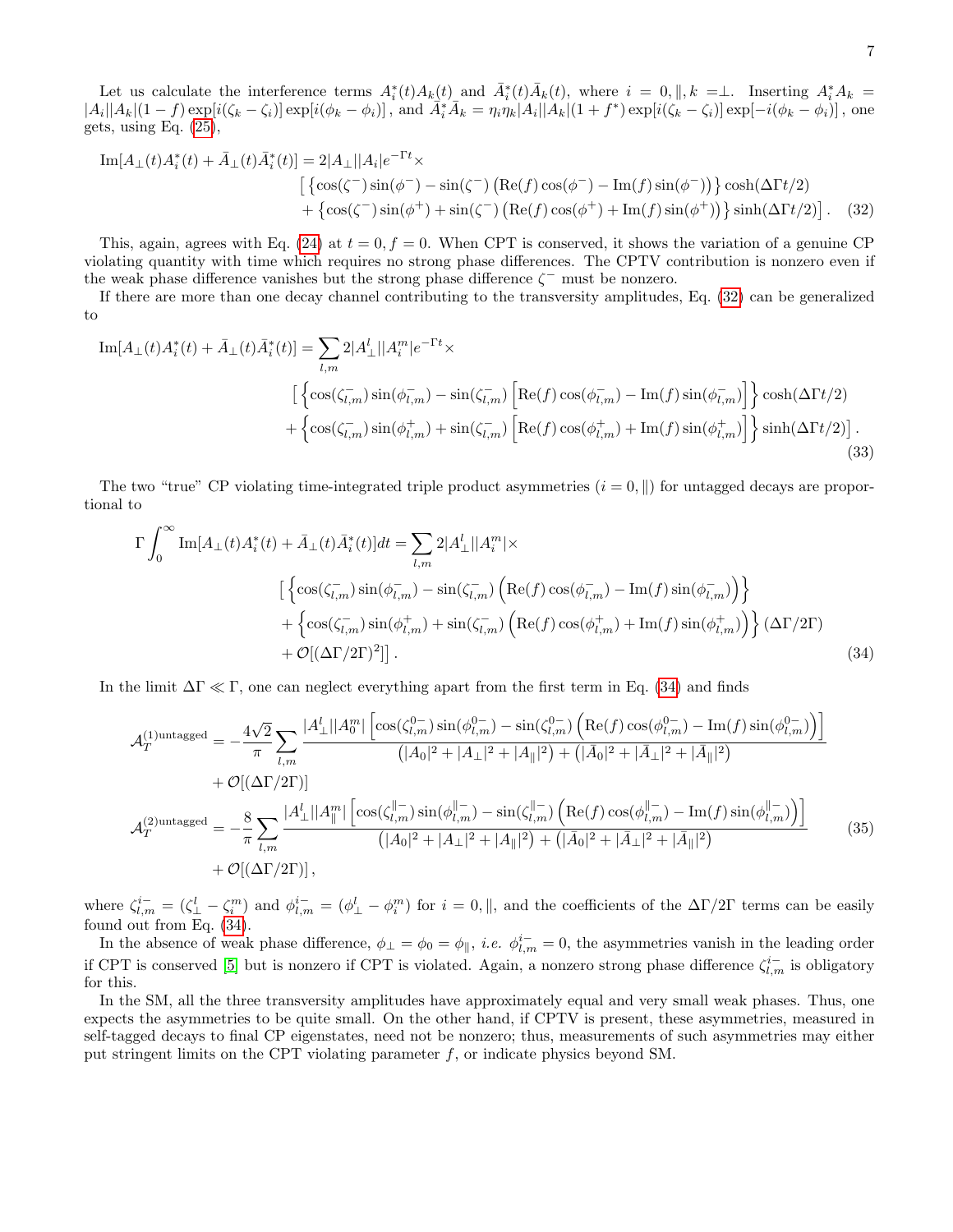### IV. CPT VIOLATION IN MIXING

One can also consider the case where CPTV is present not in decay but in  $B - \overline{B}$  mixing, and parametrize the 2×2 Hamiltonian matrix with the introduction of an extra complex parameter  $\delta$  which incorporates CPT violation [\[14\]](#page-13-17):

$$
\delta = \frac{H_{22} - H_{11}}{\sqrt{H_{12} H_{21}}},\tag{36}
$$

so that

$$
\mathcal{M} = \left[ \left( \begin{array}{cc} M_0 - \delta' & M_{12} \\ M_{12}^* & M_0 + \delta' \end{array} \right) - \frac{i}{2} \left( \begin{array}{cc} \Gamma_0 & \Gamma_{12} \\ \Gamma_{12}^* & \Gamma_0 \end{array} \right) \right] \,,\tag{37}
$$

where  $\delta'$  is defined by

$$
\delta = \frac{2\delta'}{\sqrt{H_{12}H_{21}}}.
$$
\n(38)

We work within the Wigner-Weisskopf approximation which is a reliable one after a time scale of  $\sim 1/M_B$ . Violation of this approximation, which has nevertheless been considered in the literature [\[21\]](#page-13-18), would change all the subsequent expressions, and we refrain from considering such a possibility. This will give, akin to the Bell-Steinberger analysis [\[22\]](#page-13-19), a way to measure the CPT violating parameter  $\delta$  in terms of the interference amplitudes which are supposed to be good probes of CP violation.

Eq. [\(31\)](#page-5-2) can be written as

$$
A_i(t) \equiv \langle k|B(t)\rangle = f_+(t)A_i + \eta_1 f_-(t)\bar{A}_i,
$$
  
\n
$$
\bar{A}_i(t) \equiv \langle k|\bar{B}(t)\rangle = \frac{f_-(t)}{\eta_2}A_i + \bar{f}_+(t)\bar{A}_i,
$$
\n(39)

where  $f_{\pm}(t)$ ,  $\bar{f}_{+}(t)$  and  $\eta_{(1,2)}$  are defined in Appendix [B.](#page-11-1) Using Eq. [\(25\)](#page-5-1), one gets,

$$
\text{Im}[A_{\perp}(t)A_i^*(t) + \bar{A}_{\perp}(t)\bar{A}_i^*(t)] = 2e^{-\Gamma t}|A_i||A_{\perp}| \times
$$
  

$$
\begin{bmatrix} \cosh(\Delta \Gamma t/2) \left\{ \cos \zeta - \sin \phi^- - \frac{1}{4} \text{Im} \delta \cos \phi^+ (1 + \sin \zeta^-) \right\} \\ + \sinh(\Delta \Gamma t/2) \left\{ \cos \zeta^- \left( \sin \phi^+ - \frac{1}{2} \text{Re} \delta \sin \phi^- \right) - \frac{1}{2} \text{Re} \delta \sin \zeta^- \cos \phi^- \right\} \\ + \frac{1}{2} \cos(\Delta M t) \text{Im} \delta \cos \zeta^- \cos \phi^+ - \frac{1}{2} \sin(\Delta M t) \text{Im} \delta \sin \zeta^- \cos \phi^- \end{bmatrix}.
$$
 (40)

If there are multiple decay channels, one can generalize the above expression, by replacing  $\zeta^-, \phi^-, \phi^+$  with  $\zeta_{l,m}^$ etc.,  $|A_i||A_{\perp}|$  with  $|A_i^m||A_{\perp}^l|$  and then taking a summation over l and m.

Then the two "true" CP violating time-integrated triple product asymmetries  $(i = 0, \|)$  for untagged decays are proportional to

$$
\Gamma \int_0^\infty \text{Im}[A_\perp(t) A_i^*(t) + \bar{A}_\perp(t) \bar{A}_i^*(t)] = \sum_{l,m} 2|A_i^m||A_\perp^l|\times
$$
  

$$
\left[\left\{\cos \zeta_{l,m}^- \sin \phi_{l,m}^- - \frac{1}{4} \text{Im}\delta \cos \phi_{l,m}^+ \left(1 + \sin \zeta_{l,m}^-\right)\right\}
$$
  

$$
+ \left(\frac{\Delta \Gamma}{2\Gamma}\right) \left\{\cos \zeta_{l,m}^- \left(\sin \phi_{l,m}^+ - \frac{1}{2} \text{Re}\delta \sin \phi_{l,m}^-\right) - \frac{1}{2} \text{Re}\delta \sin \zeta_{l,m}^- \cos \phi_{l,m}^-\right\}
$$
  

$$
+ \frac{1}{2} \left(\frac{1}{1 + \left(\frac{\Delta M}{\Gamma}\right)^2}\right) \text{Im}\delta \cos \zeta_{l,m}^- \cos \phi_{l,m}^+ \right]
$$
  

$$
- \frac{1}{2} \left(\frac{\frac{\Delta M}{\Gamma}}{1 + \left(\frac{\Delta M}{\Gamma}\right)^2}\right) \text{Im}\delta \sin \zeta_{l,m}^- \cos \phi_{l,m}^- \right]. \tag{41}
$$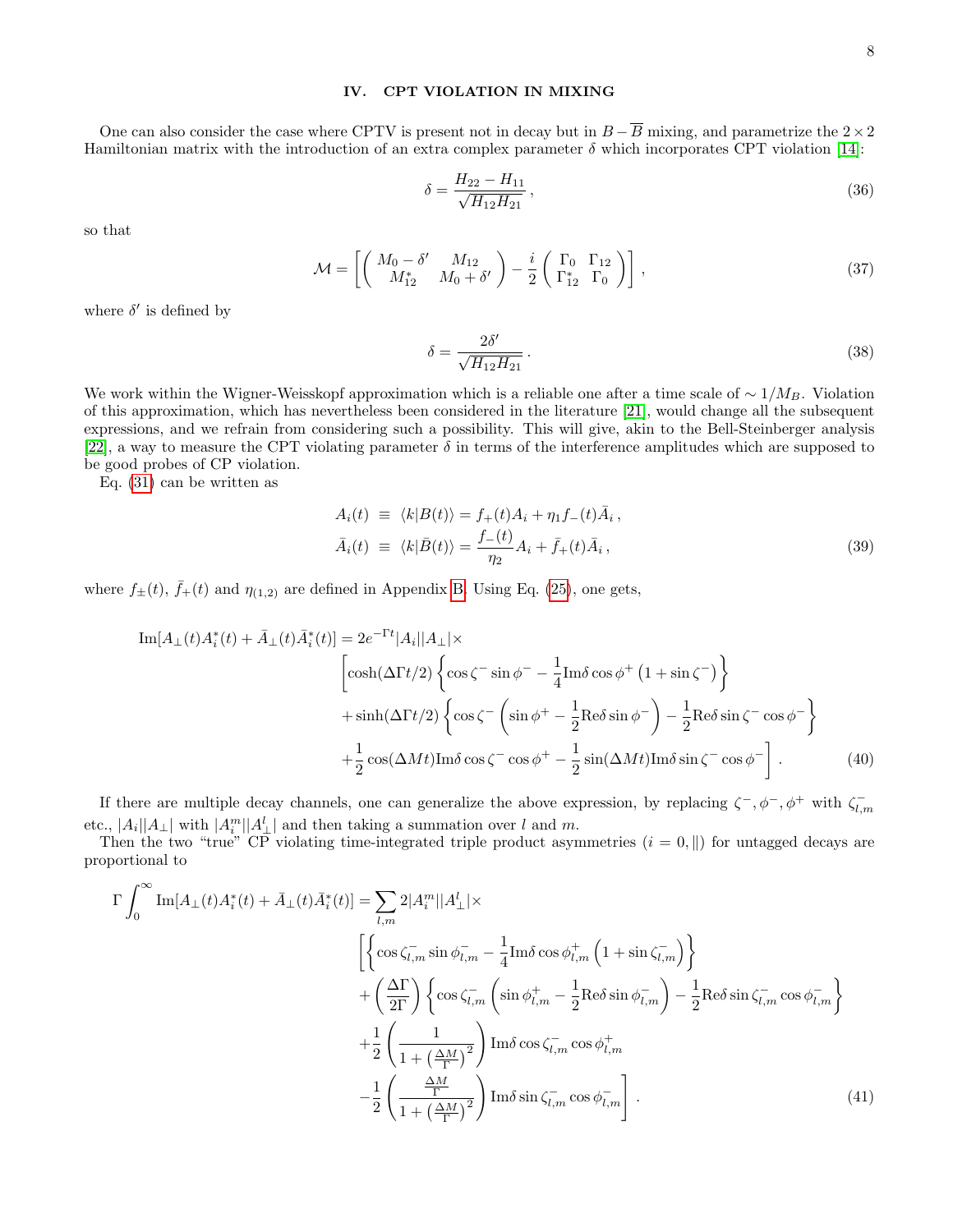In the limit  $\Delta M/\Gamma \ll 1$ , one can neglect the last term and simplify the expression considerably.

We also note that even in the case  $\zeta_{l,m}^- = \phi_{l,m}^- = 0$ , *i.e.* when all strong and weak phase differences cancel out individually, there is a nonzero TP asymmetry that gives a clean measurement of  $\text{Im }\delta$ :

$$
\Gamma \int_0^\infty \text{Im}[A_\perp(t)A_i^*(t) + \bar{A}_\perp(t)\bar{A}_i^*(t)] \approx \sum_{l,m} \frac{1}{2} |A_i^m||A_\perp^l|\text{Im}\delta\cos\phi_{l,m}^+, \tag{42}
$$

where we have used  $\Delta M/\Gamma \approx 0$  and neglected the subleading  $\Delta \Gamma/\Gamma$  terms.

# <span id="page-8-0"></span>V.  $B_s \rightarrow \phi \phi$  AT LHCB

The LHCb collaboration has recently measured the transversity amplitudes for the decay  $B_s \to \phi \phi$  [\[18\]](#page-13-13), which is a pure penguin process and hence dominated by a single amplitude in the SM. Thus, for all  $l, m, A_i^l = A_i^m$  (for  $i = 0, \parallel, \perp$ ) The analysis also assumes that the weak phases of the three polarization amplitudes are all equal; thus, all  $\phi_{l,m}^{i-}$  (for  $i=0, \parallel$ ) in our notation become zero. The correspondence between our notation and that of Ref. [\[18\]](#page-13-13) is as follows:

$$
\mathcal{A}_T^{(2) \text{untagger}} \rightarrow A_U, \quad \mathcal{A}_T^{(1) \text{untagger}} \rightarrow A_V
$$
  

$$
(\zeta_{\perp} - \zeta_{\parallel}) \rightarrow \delta_1, \quad (\zeta_{\perp} - \zeta_0) \rightarrow \delta_2, \quad (\zeta_{\parallel} - \zeta_0) \rightarrow \delta_{\parallel} \equiv (\delta_2 - \delta_1) .
$$
 (43)

With the standard normalization of the transversity amplitudes, *viz.*  $|A_0|^2 + |A_\perp|^2 + |A_\parallel|^2 = |\bar{A}_0|^2 + |\bar{A}_\perp|^2 + |\bar{A}_\parallel|^2 = 1$ , Eq. [\(35\)](#page-6-2) becomes

$$
A_V = -\frac{2\sqrt{2}}{\pi} |A_\perp||A_0| \left[ -\sin(\delta_2) \left( \text{Re}(f) \right) + \left\{ \cos(\delta_2) \sin(2\phi_s) + \sin(\delta_2) \left( \text{Re}(f) \cos(2\phi_s) + \text{Im}(f) \sin(2\phi_s) \right) \right\} \left( \Delta \Gamma / 2\Gamma \right) \right] + \mathcal{O}[(\Delta \Gamma / 2\Gamma)^2] A_U = -\frac{4}{\pi} |A_\perp||A_\parallel| \left[ -\sin(\delta_1) \text{Re}(f) + \left\{ \cos(\delta_1) \sin(2\phi_s) + \sin(\delta_1) \left( \text{Re}(f) \cos(2\phi_s) + \text{Im}(f) \sin(2\phi_s) \right) \right\} \left( \Delta \Gamma / 2\Gamma \right) \right] + \mathcal{O}[(\Delta \Gamma / 2\Gamma)^2].
$$
 (44)

We will use the following numbers from Ref. [\[18\]](#page-13-13):

<span id="page-8-2"></span><span id="page-8-1"></span>
$$
|A_0|^2 = 0.365 \pm 0.022(\text{stat}) \pm 0.012(\text{syst}),
$$
  
\n
$$
|A_{\perp}|^2 = 0.291 \pm 0.024(\text{stat}) \pm 0.010(\text{syst}),
$$
  
\n
$$
|A_{\parallel}|^2 = 0.344 \pm 0.024(\text{stat}) \pm 0.014(\text{syst}),
$$
  
\n
$$
\cos(\delta_{\parallel}) = -0.844 \pm 0.068(\text{stat}) \pm 0.029(\text{syst}),
$$
  
\n
$$
A_U = -0.055 \pm 0.036(\text{stat}) \pm 0.018(\text{syst})
$$
  
\n
$$
A_V = 0.010 \pm 0.036(\text{stat}) \pm 0.018(\text{syst}).
$$
\n(45)

For our analysis, we use Eqs. [\(43\)](#page-8-0), [\(44\)](#page-8-1) and [\(45\)](#page-8-2), and keep terms only up to the first order in  $\Delta\Gamma/\Gamma$ . Even for the  $B_s$  system, this is a good approximation. All  $\phi_{l,m}^{i+}$  is in Eq. [\(34\)](#page-6-1) (for  $i = 0, \parallel$ ) are now equal to  $2\phi_s$ , where  $\phi_s$ is the weak CP violating phase which is the same for the three polarization amplitudes, and very small in the SM  $(\phi_s \sim 0.02$  [\[24,](#page-13-20) [25\]](#page-13-21) based on QCD factorization)<sup>1</sup>. Even if there is some new physics making  $\phi_s$  large, the effects will be suppressed by  $\Delta\Gamma/\Gamma$ , so we do not expect much sensitivity on the precise value of  $\phi_s$ . One may note that this phase has recently been measured by the LHCb collaboration [\[26\]](#page-13-22) to be between −2.46 and −0.76 rad with 68% confidence level, which is not exactly in total conformity with the SM prediction.

As is evident from Eq. [\(44\)](#page-8-1), if we neglect higher order terms in  $\Delta\Gamma/\Gamma$ , both  $A_U$  and  $A_V$  are zero in the SM; thus, any definite nonzero value for these observables would point to the presence of some NP. Considering CPT violation as the source of NP, one sees that there is a definite deviation from zero even at the zero-th order of  $\Delta\Gamma/\Gamma$ ; unfortunately, the shift depends only on  $\text{Re}(f)$ , as Im(f) comes as a coefficient of  $\sin(2\phi_s)$  in the subleading order. Fig. [1](#page-9-0) shows the

<sup>&</sup>lt;sup>1</sup> This should not be confused with the phase  $\phi_s$  relevant for  $B_s - \overline{B}_s$  mixing and defined as  $\phi_s = \arg(-M_{12}/\Gamma_{12})$ .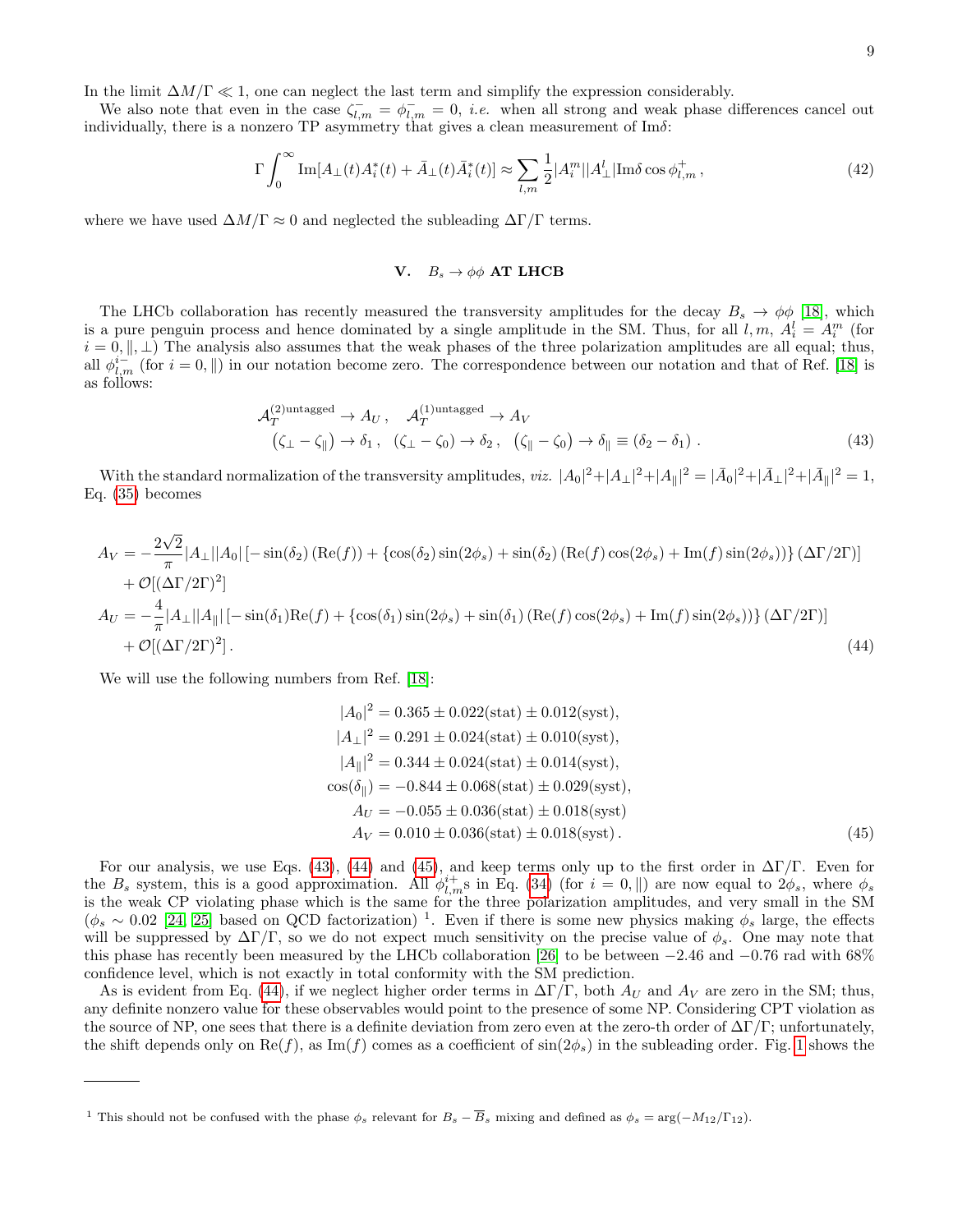

<span id="page-9-0"></span>FIG. 1: Left panel: Allowed values of  $A_U$  for  $-1 \leq \text{Re}(f) \leq 1$ . The inner wedge is for the input parameters varied in their  $1\sigma$ ranges, the outer wedge is for  $2\sigma$  variation. Also shown are the  $1\sigma$  and  $2\sigma$  experimental bands for  $A_U$ , and the allowed region for a smaller range of Re(f), namely,  $|Re(f)| \leq 0.1$ . Right panel: Same plot for  $Av$ .



<span id="page-9-1"></span>FIG. 2: Left panel: Allowed region in the  $A_U$ - $A_V$  plane when all the input parameters are varied over their  $1\sigma$  ranges. The outer ellipse is for  $-1 \leq \text{Re}(f) \leq 1$  and the inner green ellipse is for  $-0.1 \leq \text{Re}(f) \leq 0.1$ . The  $1\sigma$  bands for  $A_U$  and  $A_V$  are shown as dashed lines. Right panel: The same plot when the input parameters are varied over  $2\sigma$ ; also, the  $2\sigma$  bands are shown. The left edge of the  $A_U$  band coincides with the left edge of the plot.

allowed ranges for  $A_U$  and  $A_V$  when the input parameters are varied over their experimental ranges. We have varied the three transversity amplitudes over their allowed ranges keeping the normalization to unity fixed, and also varied the strong phase differences  $\delta_1$  and  $\delta_2$  over the entire range of  $[0:2\pi]$  keeping the constraint on  $\cos(\delta_{\parallel})$ . This gives a bound on  $A_U$  and  $A_V$ , although this is quite weak at present (however, note that if we take the  $1\sigma$  region on  $A_U$ seriously, small values of  $\text{Re}(f)$  are ruled out, as is the SM). The allowed region will shrink considerably with more data.

In Fig. [2](#page-9-1) we show the allowed region in the  $A_U$ - $A_V$  plane for large and small values of Re(f), varying all other input parameters as above. Again, with more data, the elliptic figures are bound to shrink, as well as the horizontal and vertical bands, constraining CPT violation. If finally the intersection of the bands settle outside the ellipses, that will rule out CPT violation in this channel at least, but that will also rule out the pure-SM explanation and call for some other NP.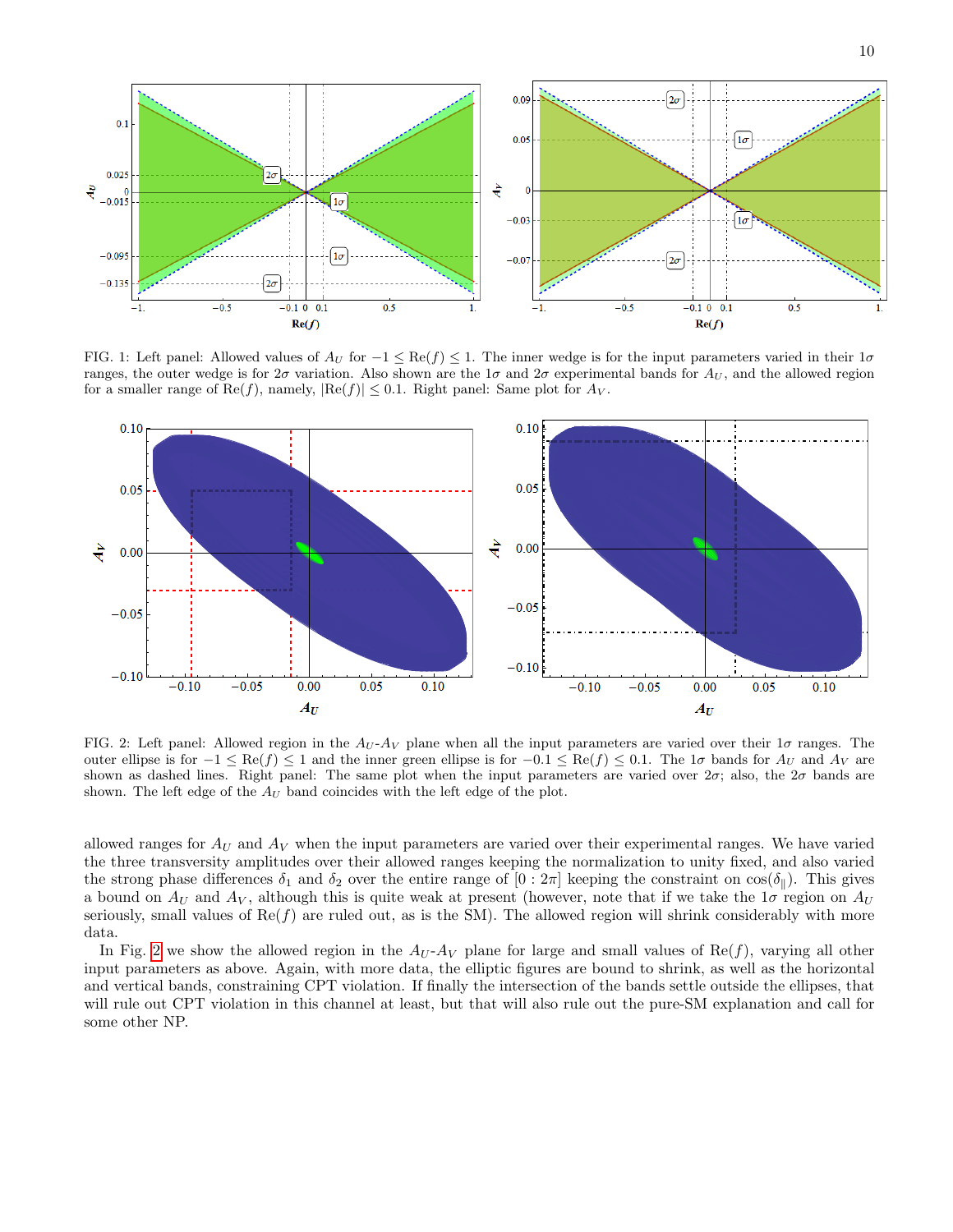### VI. CONCLUSIONS

The role of TP asymmetries as a probe of CP violation crucially hinges on the CPT theorem which relates a possible T violating observable to a CP violating one. If CPT is not conserved, there is no such relationship, and observables that are not supposed to show any TP asymmetries in the SM might do so. For example, if CPT violation is present in one or more decay amplitudes, there will be a nonzero TP asymmetry even if the weak phases of all the amplitudes are equal. The same trend persists in the time-dependence of the TP asymmetries.

One might trade the s,  $p$ , and  $d$ -wave amplitudes with the transversity amplitudes, which are directly accessible to the experiments. Some of the interference terms between these anplitudes are CP violating only if the corresponding weak phases are different; in the presence of CPT violation, we again observe that a nonzero signal can be observed even if all the weak phases are equal. The observables  $A_U$  and  $A_V$ , as measured by LHCb, are supposed to be zero in the SM for channels like  $B_s \to \phi \phi$ . We show how one gets nonzero and possibly large values for these observables with CPT violation; a more canonical NP that contributes only to the  $B_s - \overline{B}_s$  mixing and hence modifies the weak CP violating phase  $\phi_s$  in the decay can hardly generate such large values as all  $\phi_s$ -dependent terms are suppressed by  $\Delta\Gamma/\Gamma$ . The other side of the coin is that with more data, one can successfully constrain the parameter space for the CPT violating parameters.

#### Acknowledgments

SKP was supported by a fellowship from UGC, Government of India. AK was supported by CSIR (project no. 03(1135)/9/EMR-II), and also by the DRS programme of the UGC, all under the Government of India.

#### Appendix A: Factorization

Following Ref. [\[4\]](#page-13-2), we briefly describe the main results of naive factorization. The prediction of naive factorization, that most TP asymmetries with ground state vector mesons are expected to be small in the SM, will necessarily hold in PQCD or QCD factorization too.

The starting point for factorization is the SM effective hamiltonian for B decays [\[23\]](#page-13-23):

$$
H_{eff}^{q} = \frac{G_F}{\sqrt{2}} [V_{fb} V_{fq}^{*} (c_1 O_{1f}^{q} + c_2 O_{2f}^{q}) - \sum_{i=3}^{10} (V_{ub} V_{uq}^{*} c_i^{u} + V_{cb} V_{cq}^{*} c_i^{c} + V_{tb} V_{tq}^{*} c_i^{t}) O_i^{q}] + h.c.,
$$
\n(A1)

where the superscript u, c, t indicates the internal quark, f can be the u or c quark, and q can be either a d or s quark.

Within factorization, the amplitude for  $B \to V_1V_2$  can be written as

<span id="page-10-0"></span>
$$
\mathcal{A}(B \to V_1 V_2) = \sum_{\mathcal{O}, \mathcal{O}'} \left\{ \langle V_1 | \mathcal{O} | 0 \rangle \langle V_2 | \mathcal{O}' | B \rangle + \langle V_2 | \mathcal{O} | 0 \rangle \langle V_1 | \mathcal{O}' | B \rangle \right\},\tag{A2}
$$

where  $\mathcal O$  and  $\mathcal O'$  are some relevant four-fermion operators. The first amplitude,  $\langle V_1|\mathcal O|0\rangle$ , is proportional to the polarization vector of  $V_1$ , namelt,  $\varepsilon_1^*$ . The second amplitude,  $\langle V_2|\mathcal{O}'|B\rangle$ , can be written in terms of the usual vector and axial-vector form factors. Thus, the first term of Eq. [\(A2\)](#page-10-0) is given by

<span id="page-10-1"></span>
$$
\sum_{\mathcal{O},\mathcal{O}'} \langle V_1 | \mathcal{O} | 0 \rangle \langle V_2 | \mathcal{O}' | B \rangle = -(m_B + m_2) m_1 g_{V_1} X A_1^{(2)} (m_1^2) \varepsilon_1^* \cdot \varepsilon_2^* + 2 \frac{m_1}{m_B + m_2} g_{V_1} X A_2^{(2)} (m_1^2) \varepsilon_2^* \cdot p \varepsilon_1^* \cdot p - i \frac{m_1}{(m_B + m_2)} g_{V_1} X V^{(2)} (m_1^2) \varepsilon_{\mu \nu \rho \sigma} p^{\mu} q^{\nu} \varepsilon_1^{* \rho} \varepsilon_2^{* \sigma} ,
$$
\n(A3)

All phase information is contained within the factor  $X$ , which is common to all the three independent amplitudes. Thus, these quantities must have the same phase.

A similar treatment for the second term in Eq. [\(A2\)](#page-10-0) gives

$$
\sum_{\mathcal{O},\mathcal{O}'} \langle V_2 | \mathcal{O} | 0 \rangle \langle V_1 | \mathcal{O}' | B \rangle = -(m_B + m_1) m_2 g_{V_2} Y A_1^{(1)} (m_2^2) \varepsilon_1^* \cdot \varepsilon_2^* + 2 \frac{m_2}{m_B + m_1} g_{V_2} Y A_2^{(1)} (m_2^2) \varepsilon_2^* \cdot p \varepsilon_1^* \cdot p - i \frac{m_2}{(m_B + m_1)} g_{V_2} Y V^{(1)} (m_2^2) \varepsilon_{\mu \nu \rho \sigma} p^{\mu} q^{\nu} \varepsilon_1^{* \rho} \varepsilon_2^{* \sigma} ,
$$
\n(A4)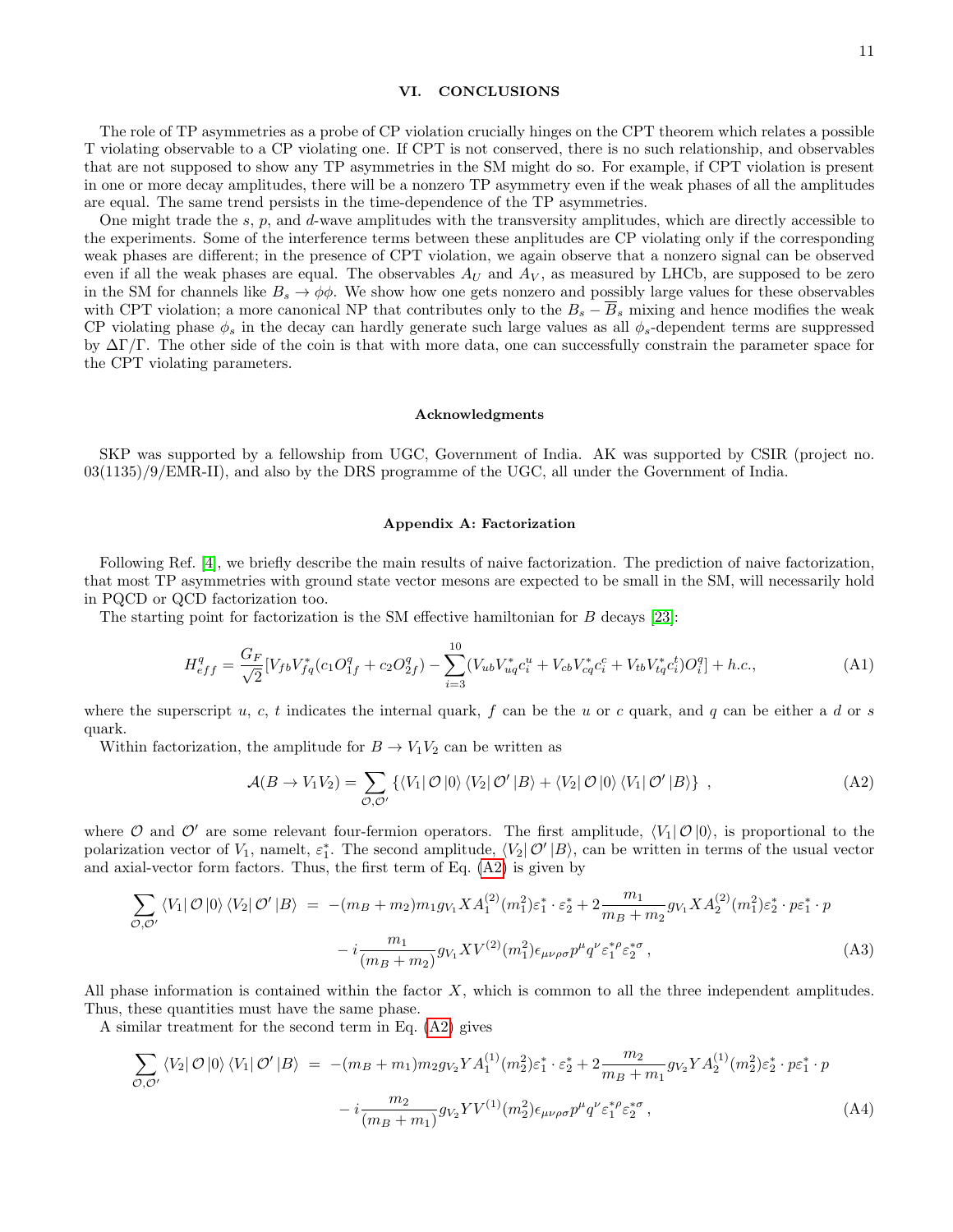We can now express the quantities  $a, b$  and  $c$  of Eq. [\(3\)](#page-1-0) as follows:

<span id="page-11-0"></span>
$$
a = -m_1 g_{V_1}(m_B + m_2) A_1^{(2)}(m_1^2) X - m_2 g_{V_2}(m_B + m_1) A_1^{(1)}(m_2^2) Y
$$
  
\n
$$
b = 2m_1 g_{V_1} \frac{m_B}{(m_B + m_2)} m_B A_2^{(2)}(m_1^2) X + 2m_2 g_{V_2} \frac{m_B}{(m_B + m_1)} m_B A_2^{(1)}(m_2^2) Y
$$
  
\n
$$
c = -m_1 g_{V_1} \frac{m_B}{(m_B + m_2)} m_B V^{(2)}(m_1^2) X - m_2 g_{V_2} \frac{m_B}{(m_B + m_1)} m_B V^{(1)}(m_2^2) Y
$$
 (A5)

Thus, nonzero TP asymmetries are generated from  $\text{Im}(ac^*)$  or  $\text{Im}(bc^*)$  if and only if both X and Y are present with different phase. Thus, if  $V_1 = V_2$ , there cannot be any TP asymmetry in the SM.

# <span id="page-11-1"></span>Appendix B: CPT Violation in mixing

This closely follows Ref. [\[14\]](#page-13-17) with a coupe of typographical errors corrected. Consider the  $2 \times 2$  Hamiltonian matrix with an explicit CPT violating term  $\delta$ . Let us define,

$$
\eta_1 = \frac{q_1}{p_1} = \left(y + \frac{\delta}{2}\right)\alpha; \quad \eta_2 = \frac{q_2}{p_2} = \left(y - \frac{\delta}{2}\right)\alpha; \quad \omega = \frac{\eta_1}{\eta_2},\tag{B1}
$$

and

$$
f_{-}(t) = \frac{1}{(1+\omega)} \left( e^{-i\lambda_1 t} - e^{-i\lambda_2 t} \right) ,
$$
  
\n
$$
f_{+}(t) = \frac{1}{(1+\omega)} \left( e^{-i\lambda_1 t} + \omega e^{-i\lambda_2 t} \right) ,
$$
  
\n
$$
\bar{f}_{+}(t) = \frac{1}{(1+\omega)} \left( \omega e^{-i\lambda_1 t} + e^{-i\lambda_2 t} \right) .
$$
\n(B2)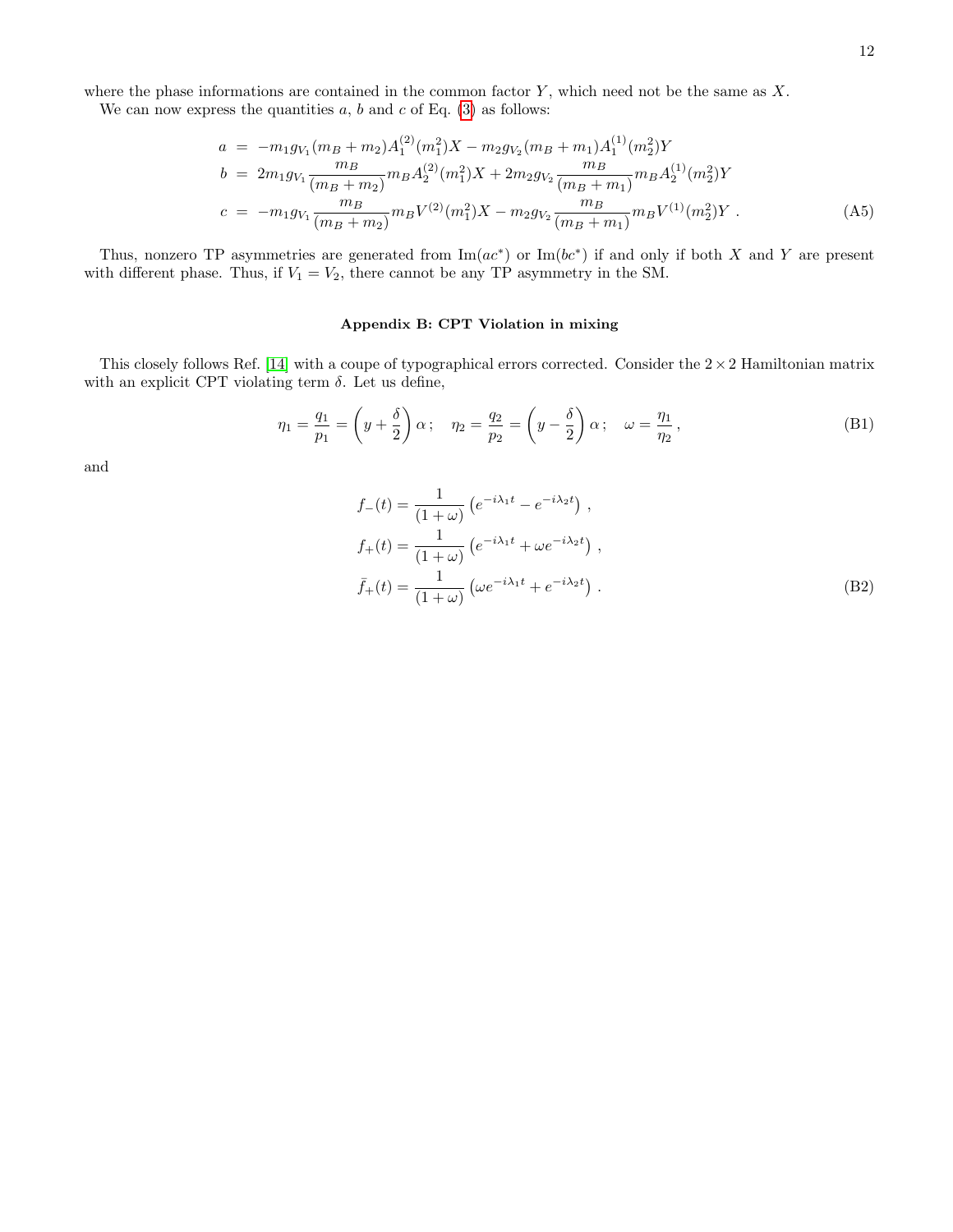Thus,

$$
|f_{-}(t)|^{2} = \frac{2e^{-\Gamma t}}{|1+\omega|^{2}} \left[\cosh\left(\frac{\Delta\Gamma t}{2}\right) - \cos(\Delta Mt)\right] \approx \frac{e^{-\Gamma t}(1-\text{Re}\delta)}{2} \left[\cosh\left(\frac{\Delta\Gamma t}{2}\right) - \cos(\Delta Mt)\right],
$$
  
\n
$$
|f_{+}(t)|^{2} = \frac{e^{-\Gamma t}}{|1+\omega|^{2}} \left[\cosh\left(\frac{\Delta\Gamma t}{2}\right)(1+|\omega|^{2}) + \sinh\left(\frac{\Delta\Gamma t}{2}\right)(1-|\omega|^{2}) + 2\text{Re}(\omega)\cos(\Delta Mt) - 2\text{Im}(\omega)\sin(\Delta Mt)\right],
$$
  
\n
$$
\approx \frac{e^{-\Gamma t}}{2} \left[\cosh\left(\frac{\Delta\Gamma t}{2}\right) - \sinh\left(\frac{\Delta\Gamma t}{2}\right)\text{Re}\delta + \cos(\Delta Mt) - \text{Im}\delta\sin(\Delta Mt)\right],
$$
  
\n
$$
|\bar{f}_{+}(t)|^{2} = \frac{e^{-\Gamma t}}{|1+\omega|^{2}} \left[\cosh\left(\frac{\Delta\Gamma t}{2}\right)(1+|\omega|^{2}) - \sinh\left(\frac{\Delta\Gamma t}{2}\right)(1-|\omega|^{2}) + 2\text{Re}(\omega)\cos(\Delta Mt) + 2\text{Im}(\omega)\sin(\Delta Mt)\right],
$$
  
\n
$$
\approx \frac{e^{-\Gamma t}}{2} \left[\cosh\left(\frac{\Delta\Gamma t}{2}\right) + \sinh\left(\frac{\Delta\Gamma t}{2}\right)\text{Re}\delta + \cos(\Delta Mt) + \text{Im}\delta\sin(\Delta Mt)\right],
$$
  
\n
$$
f_{+}^{*}(t)f_{-}(t) = \frac{e^{-\Gamma t}}{|1+\omega|^{2}} \left[\cosh\left(\frac{\Delta\Gamma t}{2}\right)(1-\omega^{*}) + \sinh\left(\frac{\Delta\Gamma t}{2}\right)(1+\omega^{*}) + \cos(\Delta Mt)(-1+\omega^{*}) - i\sin(\Delta Mt)(1+\omega^{*})\right],
$$
  
\n
$$
\approx \frac{e^{-\Gamma t}}{4} \left[\cosh\left(\frac{\Delta\Gamma t}{2}\right)(-\text{Re}\delta + i\text{Im}\delta) + \sinh\left(\frac{\Delta\Gamma t}{2}\right)(2-\text{Re}\delta - i\text{Im}\delta)
$$

Where we take,  $y \approx 1$ ,  $\eta_{1(2)} \approx (1 + (-)\frac{\delta}{2})$ ,  $\omega \approx (1 + \delta)$ ,  $|\omega|^2 \approx (1 + 2\text{Re}\delta)$ ,  $|1 + \omega|^{-2} \approx \frac{1}{4}(1 - \text{Re}\delta)$ ,  $|\eta_{1(2)}|^2 \approx$  $(1 + (-)$ Re $\delta$ ). This gives,

$$
A_i^*(t)A_k(t) = [f_+^*A_i^* + \eta_1^*f_-^*A_i^*] [f_+A_k + \eta_1f_-A_k]
$$
  
\n
$$
= A_i^*A_k [|f_+|^2 + \eta_1(\bar{A}_k/A_k)f_+^*f_-] + \bar{A}_i^*\bar{A}_k [|\eta_1|^2|f_-|^2 + \eta_1^*(A_k/\bar{A}_k)f_+f_-^*]
$$
  
\n
$$
= \frac{e^{-\Gamma t}}{2} [A_i^*A_k \{\cosh(\Delta\Gamma t/2) + \cos(\Delta mt) - \text{Re}\delta\sinh(\Delta\Gamma t/2) - \text{Im}\delta\sin(\Delta mt)\}
$$
  
\n
$$
+ \frac{\eta_ke^{-2i\phi_k}}{2} A_i^*A_k \{2\sinh(\Delta\Gamma t/2) - 2i\sin(\Delta Mt) + (-\text{Re}\delta + i\text{Im}\delta)\cosh(\Delta\Gamma t/2) + (\text{Re}\delta - i\text{Im}\delta)\cos(\Delta Mt)\}
$$
  
\n
$$
+ \bar{A}_i^*\bar{A}_k \{\cosh(\Delta\Gamma t/2) - \cos(\Delta Mt)\}
$$
  
\n
$$
+ \frac{\eta_ke^{2i\phi_k}}{2} \bar{A}_i^*\bar{A}_k \{2\sinh(\Delta\Gamma t/2) + 2i\sin(\Delta Mt) + \cosh(\Delta\Gamma t/2) (-\text{Re}\delta - i\text{Im}\delta) + (\text{Re}\delta + i\text{Im}\delta)\cos(\Delta mt)\}
$$